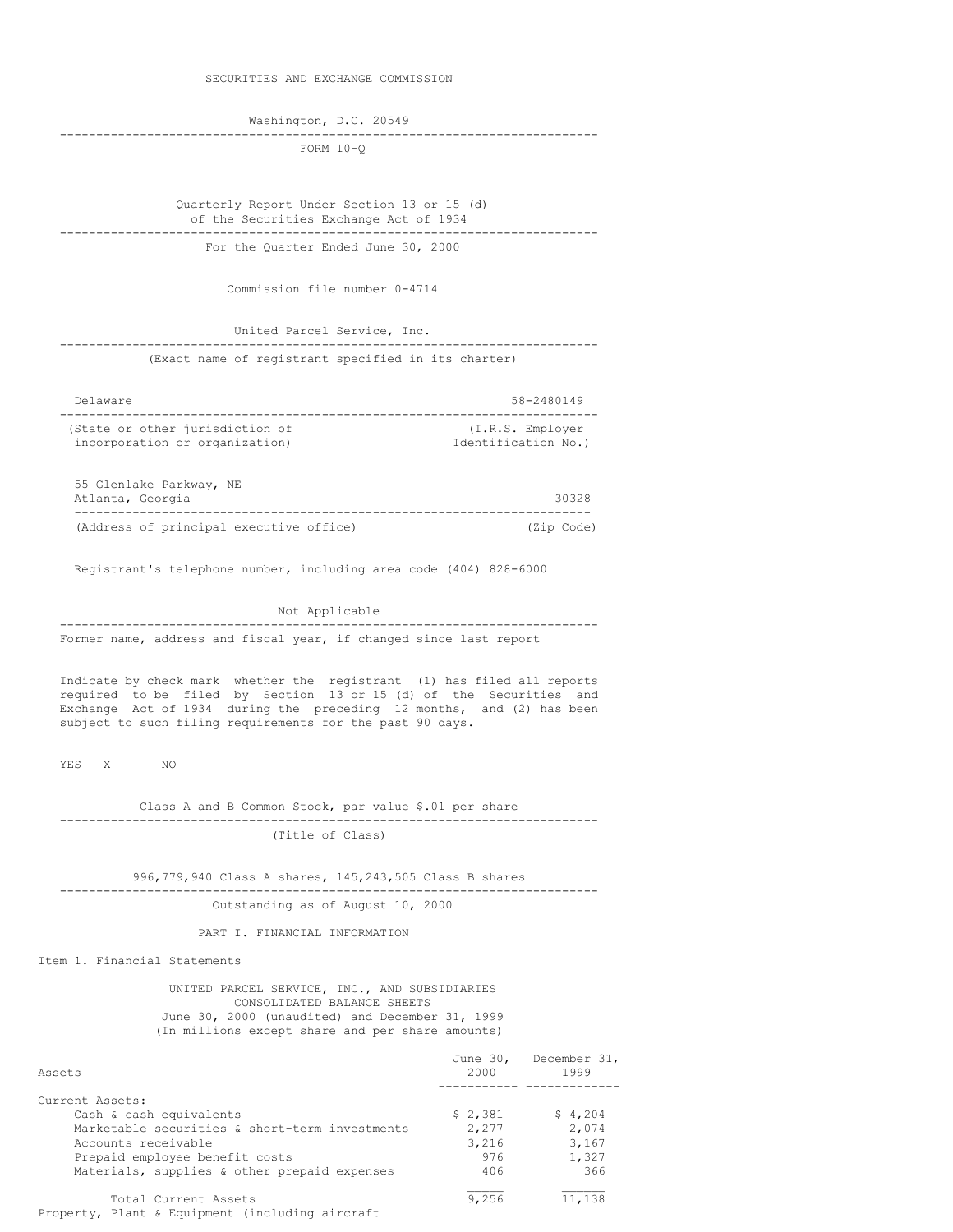| under capitalized lease obligations) - at cost,                              |                    |                   |
|------------------------------------------------------------------------------|--------------------|-------------------|
| net of accumulated depreciation & amortization                               |                    |                   |
| of \$9,245 in 2000 and \$8,891 in 1999<br>Other Assets                       | 11,450<br>379      | 11,579<br>326     |
|                                                                              |                    |                   |
|                                                                              | \$21,085           | \$23,043          |
|                                                                              | ------             | ====              |
| Liabilities & Shareowners' Equity                                            |                    |                   |
| Current Liabilities:                                                         |                    |                   |
| Commercial paper                                                             | 904<br>S           | \$                |
| Accounts payable                                                             | 1,267              | 1,295             |
| Accrued wages & withholdings                                                 | 1,586              | 998               |
| Dividends payable                                                            |                    | 361               |
| Tax assessment                                                               | 146                | 457               |
| Income taxes payable                                                         | 367                | 50                |
| Current maturities of long-term debt                                         | 545                | 512               |
| Other current liabilities                                                    | 728                | 525               |
| Total Current Liabilities                                                    | $\overline{5,543}$ | $\frac{1}{4,198}$ |
| Long-Term Debt (including capitalized lease                                  |                    |                   |
| obligations)                                                                 | 1,748              | 1,912             |
|                                                                              |                    |                   |
| Accumulated Postretirement Benefit                                           |                    |                   |
| Obligation, Net                                                              | 1,052              | 990               |
|                                                                              |                    |                   |
| Deferred Taxes, Credits & Other Liabilities                                  | $\frac{1}{3,481}$  | 3,469             |
|                                                                              |                    |                   |
|                                                                              |                    |                   |
| Shareowners' Equity:                                                         |                    |                   |
| Preferred stock, no par value,<br>authorized 200,000,000 shares, none issued |                    |                   |
| Class A common stock, par value \$.01 per share,                             |                    |                   |
| authorized 4,600,000,000 shares, issued                                      |                    |                   |
| 1,004,932,270 and 1,101,295,534 in 2000 and 1999                             | 10                 | 11                |
| Class B common stock, par value \$.01 per share,                             |                    |                   |
| authorized 5,600,000,000 shares, issued                                      |                    |                   |
| 138, 159, 361 and 109, 400, 000 in 2000 and 1999                             | 1                  | 1                 |
| Additional paid-in capital                                                   | 811                | 5,096             |
| Retained earnings                                                            | 8,644              | 7,536             |
| Accumulated other comprehensive loss                                         | (205)              | (170)             |
|                                                                              | 9,261              | 12,474            |
|                                                                              |                    |                   |
|                                                                              | \$21,085           | \$23,043          |
|                                                                              | ======             | ------            |

See notes to unaudited consolidated financial statements.

## UNITED PARCEL SERVICE, INC., AND SUBSIDIARIES STATEMENTS OF CONSOLIDATED INCOME Three Months and Six Months Ended June 30, 2000 and 1999 (In millions except per share amounts) (unaudited)

|                                                                                                              | 2000                             | Three Months Ended<br>June 30.<br>1999    | Six Months Ended<br>June 30,<br>2000  | 1999                                        |
|--------------------------------------------------------------------------------------------------------------|----------------------------------|-------------------------------------------|---------------------------------------|---------------------------------------------|
| Revenue                                                                                                      | \$7,284                          | \$6,560                                   | \$14,504 \$12,891                     |                                             |
| Operating Expenses:<br>Compensation and benefits<br>Other                                                    | 4,042<br>2,078                   | 3,725<br>1,833<br>5,558                   | 8,117<br>4,140                        | 7,377<br>3,646                              |
| Operating Profit                                                                                             | 6,120<br>1,164                   | 1,002                                     | 12,257<br>2,247                       | 11,023<br>1,868                             |
| Other Income and (Expense):<br>Investment income<br>Interest expense<br>Tax assessment<br>Miscellaneous, net | 62.<br>(65)<br>$-$<br>(2)<br>(5) | 39<br>(56)<br>(1, 786)<br>(6)<br>(1, 809) | 395<br>(117)<br>$\sim$<br>(12)<br>266 | 70<br>(105)<br>(1, 786)<br>(22)<br>(1, 843) |
| Income (Loss) Before<br>Income Taxes                                                                         | 1,159                            | (807)                                     | 2,513                                 | 25                                          |
| Income Taxes                                                                                                 | 464                              | 47                                        | 1,005                                 | 380                                         |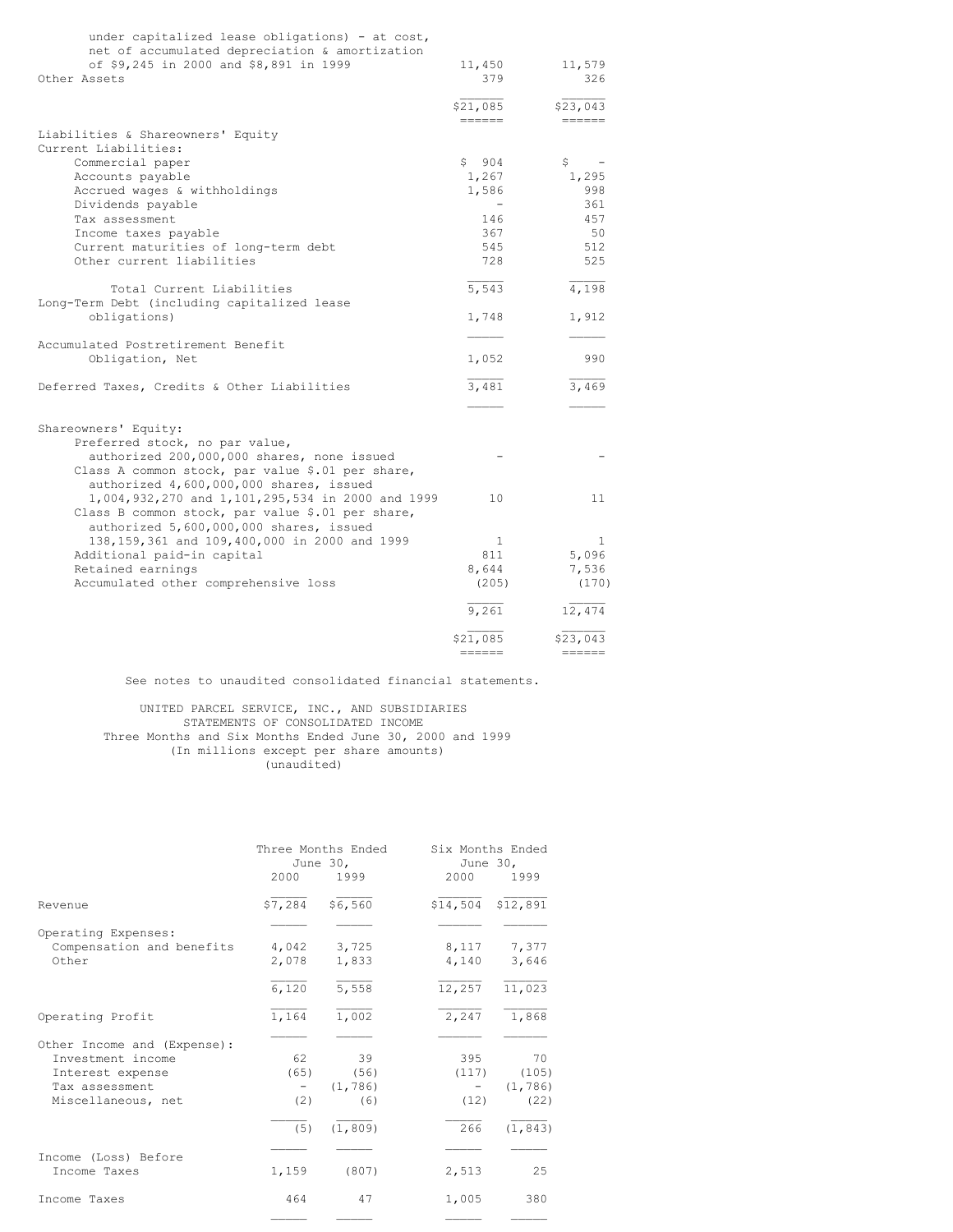| Net Income (Loss)       | 695 -<br>S. | \$ (854)          | $$1,508$ \$ (355)  |
|-------------------------|-------------|-------------------|--------------------|
|                         |             |                   |                    |
| Basic Earnings (Loss)   |             |                   |                    |
| Per Share               |             | $$0.61$ $$(0.77)$ | \$1.29\$6(0.32)    |
|                         |             |                   |                    |
| Diluted Earnings (Loss) |             |                   |                    |
| Per Share               |             | $$0.60$ $$(0.77)$ | $$1.27 \t$ (0.32)$ |
|                         |             |                   |                    |

See notes to unaudited consolidated financial statements.

<TABLE> <CAPTION>

#### UNITED PARCEL SERVICE, INC., AND SUBSIDIARIES CONSOLIDATED STATEMENT OF SHAREOWNERS' EQUITY Six Months Ended June 30, 2000 (In millions except per share amounts) (unaudited)

| $<$ S $>$                                                                  | <<           |                          | $<\infty$      |         | <<         | $<$ C>   | $<\infty$                | << |
|----------------------------------------------------------------------------|--------------|--------------------------|----------------|---------|------------|----------|--------------------------|----|
|                                                                            | Class A      |                          |                | Class B | Additional |          | Accumulated<br>Other     |    |
| Total                                                                      |              | Common Stock             | Common Stock   |         | Paid-In    | Retained | Comprehensive            |    |
| Shareowners'                                                               | Shares       | Amount                   | Shares         | Amount  | Capital    | Earnings | Loss                     |    |
| Equity                                                                     |              |                          |                |         |            |          |                          |    |
| Balance, January 1, 2000<br>\$12,474                                       | 1,101        | \$11                     | 109            | \$1     | \$5,096    | \$7,536  | \$(170)                  |    |
| Comprehensive income:<br>Net income                                        |              |                          |                |         |            | 1,508    | $\overline{\phantom{0}}$ |    |
| 1,508<br>Foreign currency<br>adjustments<br>(51)                           |              |                          |                |         |            |          | (51)                     |    |
| Unrealized gain on<br>marketable securities<br>16                          |              |                          |                |         |            |          | 16                       |    |
| Comprehensive income<br>1,473<br>Dividends (\$0.34 per share)              |              |                          |                |         |            | (400)    |                          |    |
| (400)                                                                      | 5            |                          |                |         | 92         |          |                          |    |
| Stock award plans<br>92                                                    |              |                          |                |         |            |          |                          |    |
| Common stock purchases:                                                    |              |                          |                |         |            |          |                          |    |
| Tender offer<br>(4,070)                                                    | (68)         | (1)                      |                |         | (4, 069)   |          |                          |    |
| Other<br>(335)                                                             | (5)          | $\overline{\phantom{a}}$ | $\overline{a}$ |         | (335)      |          |                          |    |
| Common stock issuances<br>27                                               | $\mathbf{1}$ |                          |                |         | 27         |          |                          |    |
| Conversion of Class A Common<br>Stock to Class B Common<br>Stock<br>$\sim$ | (29)         |                          | 29             |         |            |          |                          |    |
|                                                                            |              |                          |                |         |            |          |                          |    |
| Balance, June 30, 2000<br>9,261                                            | 1,005        | \$10                     | 138            | \$1     | \$<br>811  | \$8,644  | \$(205)                  | \$ |

 $<$ /TABLE>

See notes to unaudited consolidated financial statements.

## UNITED PARCEL SERVICE, INC., AND SUBSIDIARIES CONSOLIDATED STATEMENTS OF CASH FLOWS Six Months Ended June 30, 2000 and 1999 (In millions) (unaudited)

# Six Months Ended June 30, 2000 1999 Cash flows from operating activities:<br>Net income/(loss)  $\begin{array}{ccc} \xi & 1,508 \\ \xi & 1,508 \end{array}$

Net income/(loss) Adjustments to reconcile net income (loss)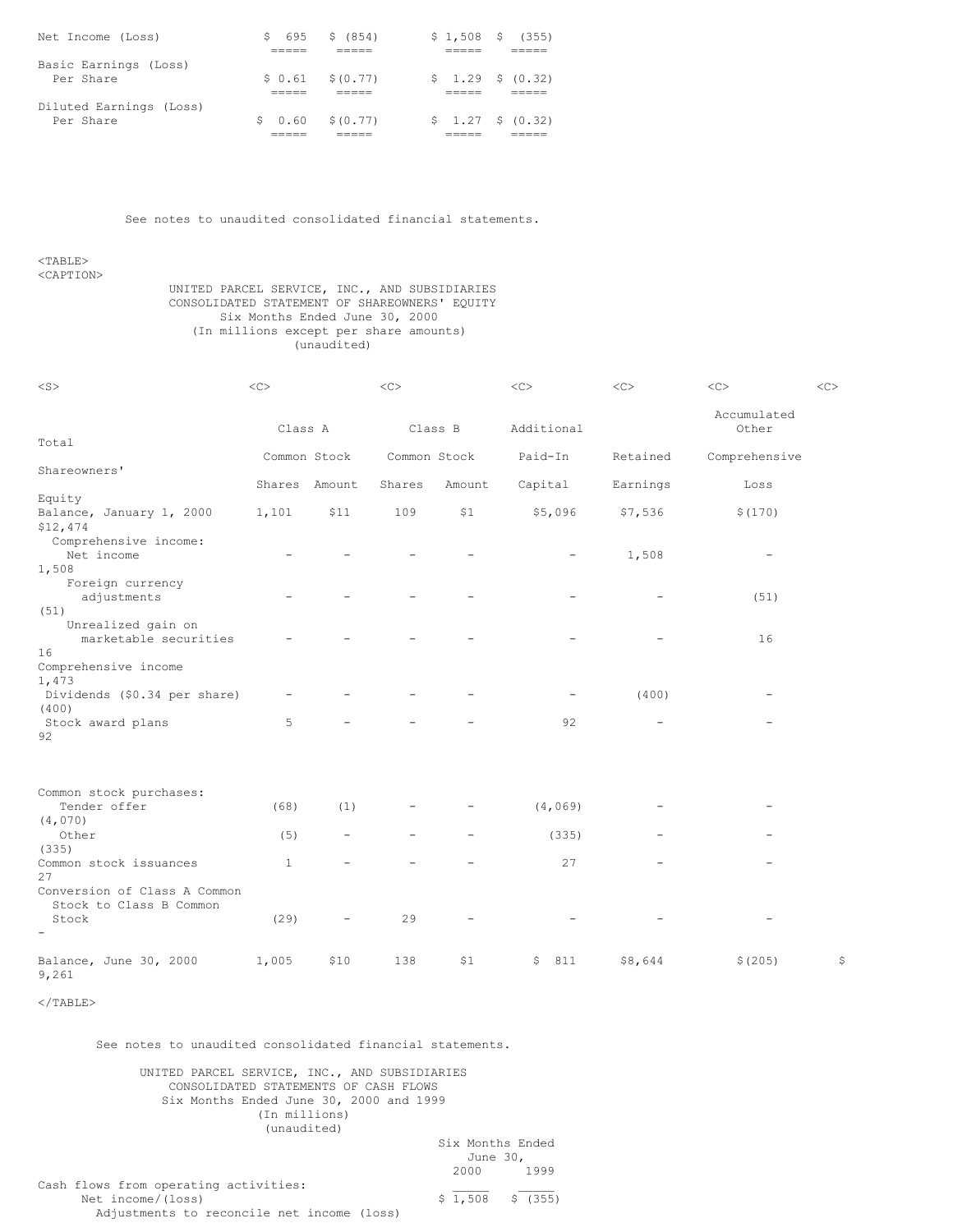| to net cash from operating activities:               |           |          |
|------------------------------------------------------|-----------|----------|
| Depreciation and amortization                        | 570       | 563      |
| Postretirement benefits                              | 62        | 48       |
| Deferred taxes, credits, and other                   | 60        | 38       |
| Stock award plans                                    | 288       | 204      |
| Gain on exchange of investments and sale             |           |          |
| of business                                          | (290)     |          |
|                                                      |           |          |
| Changes in assets and liabilities:                   |           |          |
| Accounts receivable                                  | (49)      | 85       |
| Prepaid employee benefit costs                       | 351       | 412      |
| Materials, supplies and other                        |           |          |
| prepaid expenses                                     | (40)      | (62)     |
| Accounts payable                                     | (28)      | (40)     |
| Accrued wages and withholdings                       | 329       | 140      |
| Dividends payable                                    | (361)     | (247)    |
| Tax assessment                                       | (311)     | 1,442    |
| Income taxes payable                                 | 452       | 250      |
|                                                      | 137       | 49       |
| Other current liabilities                            |           |          |
|                                                      |           |          |
| Net cash from operating activities                   | 2,678     | 2,527    |
|                                                      |           |          |
| Cash flows from investing activities:                |           |          |
| Capital expenditures                                 | (663)     | (597)    |
| Disposals of property, plant and equipment           | 202       | 50       |
| Purchases of marketable securities and               |           |          |
| short-term investments                               | (2,098)   | (1, 753) |
| Sales and maturities of marketable securities        |           |          |
| and short-term investments                           | 2,167     | 674      |
|                                                      |           |          |
| Construction funds in escrow                         | 51        | (140)    |
| Other asset receipts (payments)                      | (69)      | 17       |
|                                                      |           |          |
| Net cash (used in) investing activities              | (410)     | (1, 749) |
|                                                      |           |          |
| Cash flows from financing activities:                |           |          |
| Proceeds from borrowings                             | 1,123     | 999      |
| Repayments of borrowings                             | (347)     | (367)    |
| Purchases of common stock via tender                 | (4,070)   |          |
| Other purchases of common stock                      | (335)     | (1, 140) |
| Issuances of common stock pursuant to stock          |           |          |
|                                                      | 77        | 620      |
| awards and employee stock purchase plans             |           |          |
| Dividends                                            | (400)     | (311)    |
| Other transactions                                   | (122)     | (21)     |
|                                                      |           |          |
| Net cash (used in) financing activities              | (4, 074)  | (220)    |
|                                                      |           |          |
| Effect of exchange rate changes on cash              | (17)      | (20)     |
|                                                      |           |          |
| Net increase (decrease) in cash and cash equivalents | (1, 823)  | 538      |
|                                                      |           |          |
| Cash and cash equivalents:                           |           |          |
| Beginning of period                                  | 4,204     | 1,240    |
|                                                      |           |          |
|                                                      |           |          |
| End of period                                        | \$2,381   | \$1,778  |
|                                                      | ======    |          |
| Cash paid during the period for:                     |           |          |
| Interest (net of amount capitalized)                 | Ş<br>162  | 85<br>Ş  |
|                                                      |           |          |
| Income taxes                                         | \$<br>444 | 423<br>S |
|                                                      |           |          |

#### See notes to unaudited consolidated financial statements UNITED PARCEL SERVICE, INC., AND SUBSIDIARIES NOTES TO UNAUDITED CONSOLIDATED FINANCIAL STATEMENTS

1. For interim consolidated financial statement purposes, we compute our tax provision on the basis of our estimated annual effective income tax rate, and provide for accruals under our various employee benefit plans for each three month period based on one quarter of the estimated annual expense.

2. In our opinion, the accompanying interim, unaudited, consolidated financial statements contain all adjustments (consisting of normal recurring accruals) necessary to present fairly the financial position as of June 30, 2000, the results of operations for the three and six months ended June 30, 2000 and 1999, and cash flows for the six months ended June 30, 2000 and 1999. The results reported in these consolidated financial statements should not be regarded as necessarily indicative of results that may be expected for the entire year.

3. The following table sets forth the computation of basic and diluted earnings per share (in millions except per share amounts):

| Three Months | Six Months |
|--------------|------------|
| Ended        | Ended      |
| June 30,     | June 30,   |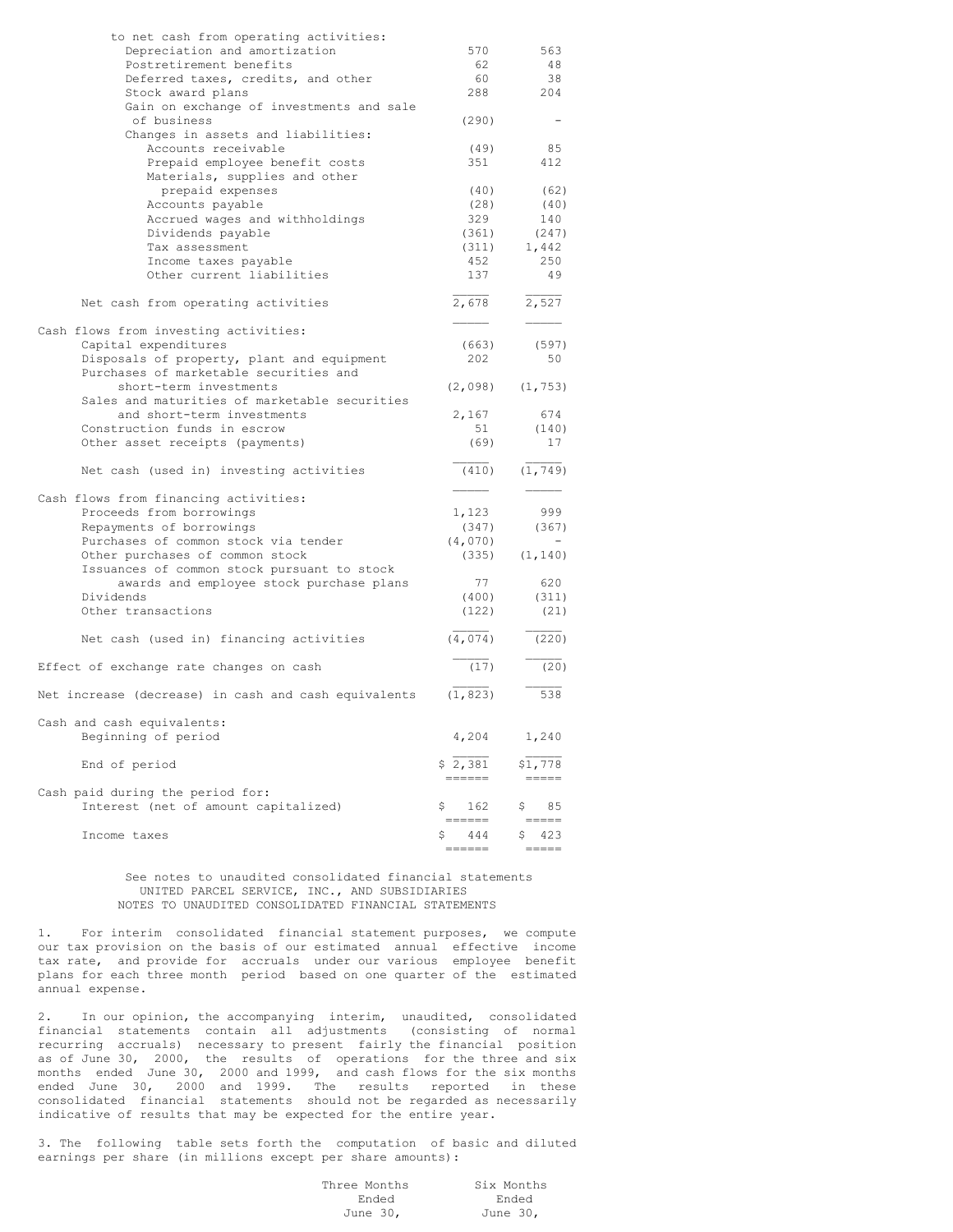|                                                                             | 2000            | 1999                     | 2000           | 1999                         |
|-----------------------------------------------------------------------------|-----------------|--------------------------|----------------|------------------------------|
| Numerator:<br>Numerator for basic and diluted                               |                 |                          |                |                              |
| earnings (loss) per share -<br>Net income (loss)                            | \$695<br>----   | \$ (854)<br>----         | \$1,508        | \$ (355)                     |
| Denominator:<br>Weighted-average shares -<br>Denominator for basic earnings |                 |                          |                |                              |
| (loss) per share<br>Effect of dilutive<br>securities:                       |                 | 1, 144 1, 114 1, 167     |                | 1,114                        |
| Contingent shares -                                                         | 7               |                          | .5             |                              |
| Management incentive awards<br>Stock option plans                           | 16              |                          | 18             |                              |
| Denominator for diluted earnings                                            |                 |                          |                |                              |
| (loss) per share                                                            | 1,167           | 1,114                    | 1,190          | 1,114                        |
| Basic Earnings (Loss) Per Share                                             | \$0.61<br>$---$ | \$ (0.77)<br>-----       | \$1.29<br>==== | \$ (0.32)<br>$=$ $=$ $=$ $=$ |
| Diluted Earnings (Loss) Per Share                                           | \$0.60<br>====  | \$ (0.77)<br>$- - - - -$ | \$1,27<br>---- | \$10.32<br>-----             |

#### UNITED PARCEL SERVICE, INC., AND SUBSIDIARIES NOTES TO UNAUDITED CONSOLIDATED FINANCIAL STATEMENTS (continued)

4. On August 9, 1999 the U.S. Tax Court issued an opinion unfavorable to UPS regarding a Notice of Deficiency asserting that we are liable for additional tax for the 1983 and 1984 tax years. The Court held that we are liable for tax on income of Overseas Partners Ltd. ("OPL"), a Bermuda company, which had reinsured excess value package insurance purchased by our customers beginning in 1984. The Court held that for the 1984 tax year we are liable for taxes of \$31 million on income reported by OPL, penalties and penalty interest of \$93 million and interest for a total after-tax exposure estimated at approximately \$246 million. In February 2000, the U.S. Tax Court entered a decision in accord with its opinion.

In addition, during the first quarter of 1999, the IRS issued two Notices of Deficiency asserting that we are liable for additional tax for the 1985 through 1987 tax years, and the 1988 through 1990 tax years. The primary assertions by the IRS relate to the reinsurance of excess value package insurance, the issue raised for the 1984 tax year. The IRS has based its assertions on the same theories included in the 1983-1984 Notice of Deficiency.

The IRS has taken similar positions for tax years subsequent to 1990. Based on the Tax Court opinion, we currently estimate that our total after-tax exposure for the tax years 1984 through 1999 could be as high as \$2.353 billion. We believe that a number of aspects of the Tax Court decision are incorrect, and we have appealed the decision to the U.S. Court of Appeals for the Eleventh Circuit.

In the second quarter 1999 financial statements, we recorded a tax assessment charge of \$1.786 billion, which included an amount for related state tax liabilities. The charge included taxes of \$915 million and interest of \$871 million. This assessment resulted in a tax benefit of \$344 million related to the interest component of the assessment. As a result, our net charge to net income for the tax assessment was \$1.442 billion, increasing our total after-tax reserve at that time with respect to these matters to \$1.672 billion. The tax benefit of deductible interest is included in income taxes; however, since none of the income on which this tax assessment is based is our income, we have not classified the tax charge as income taxes.

We determined the size of our reserve with respect to these matters in accordance with generally accepted accounting principles based on our estimate of our most likely liability. In making this determination, we concluded that it was more likely that we would be required to pay taxes on income reported by OPL and interest, but that it was not probable that we would be required to pay any penalties and penalty interest. If penalties and penalty interest ultimately are determined to be payable, we would have to record an additional charge of up to \$681 million.

## UNITED PARCEL SERVICE, INC., AND SUBSIDIARIES NOTES TO UNAUDITED CONSOLIDATED FINANCIAL STATEMENTS (continued)

On August 31, 1999, we deposited \$1.349 billion, and on August 8, 2000, we deposited an additional \$91 million, with the IRS related to these matters for the 1984 through 1994 tax years. We included the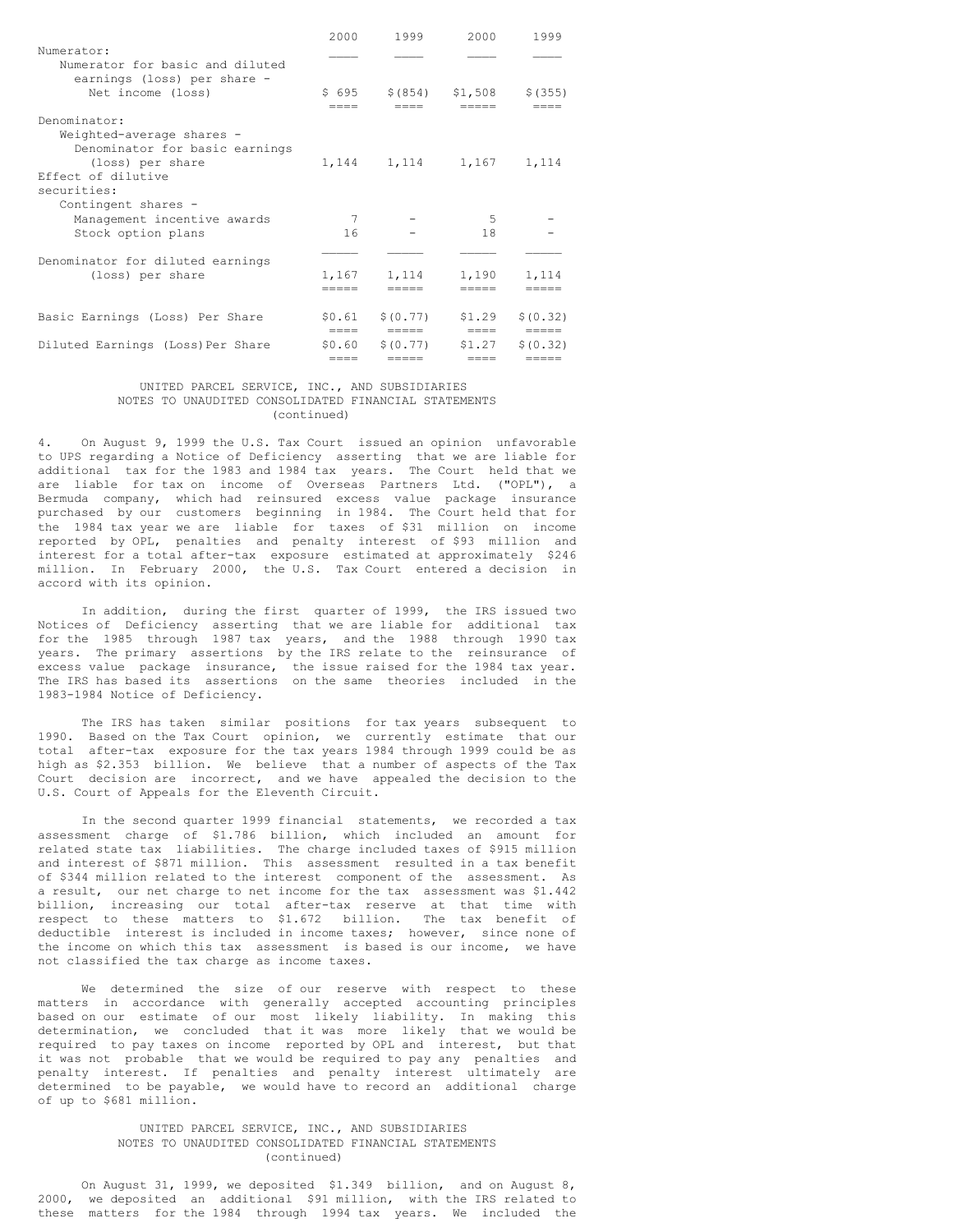profit of the excess value package insurance program, using the IRS's methodology for calculating these amounts, for both 1998 and 1999 in filings we made with the IRS in the fourth quarter of 1999. In February 2000, we deposited \$339 million with the IRS related to these matters for the 1995 through 1997 tax years. These deposits and filings were made in order to stop the accrual of interest, where applicable, on that amount of the IRS's claim, without conceding the IRS's position or giving up our right to appeal the Tax Court's decision.

Effective October 1, 1999, we implemented a new arrangement for providing excess value package insurance for our customers through UPS subsidiaries. This new arrangement results in including in our non-package operating segment the operations of the excess value package insurance program offered to our customers. This revised arrangement should eliminate the issues considered by the Tax Court in the Notices of Deficiency relating to OPL for periods after September 1999.

The IRS has proposed adjustments, unrelated to the OPL matters discussed above, regarding the allowance of deductions and certain losses, the characterization of expenses as capital rather than ordinary, and our entitlement to the investment tax credit and the research tax credit in the 1985 through 1990 tax years. These proposed adjustments, if sustained, would result in \$82 million in additional income tax expense.

We expect that we will prevail on substantially all of these issues. We believe that our practice of expensing the items that the IRS alleges should have been capitalized is consistent with the practices of other industry participants. Should the IRS prevail, however, unpaid interest on these adjustments through June 30, 2000, could aggregate up to \$270 million, after the benefit of related tax deductions. The IRS's proposed adjustments include penalties and penalty interest. We believe that the possibility that such penalties and penalty interest will be sustained is remote. The IRS may take similar positions with respect to some of these issues for each of the years from 1991 through 1999. We believe the eventual resolution of these issues will not result in a material adverse effect upon our financial condition, results of operations or liquidity.

We are a defendant in various employment-related lawsuits. In our opinion, none of these cases is expected to have a material effect upon our financial condition, results of operations or liquidity.

### UNITED PARCEL SERVICE, INC., AND SUBSIDIARIES NOTES TO UNAUDITED CONSOLIDATED FINANCIAL STATEMENTS (continued)

We have been named as a defendant in 18 lawsuits that seek to hold us (and in three cases, other defendants) liable for the collection of premiums for excess value package insurance in connection with package shipments since 1984. These cases generally claim that we acted as an insurer in violation of our shipping contract and without complying with state insurance laws and regulations, and that the price for excess value package insurance was excessive. Twelve of these cases have been consolidated for pre-trial purposes in a multi-district litigation proceeding before the United States District Court for the Southern District of New York. We are in the process of removing the remaining cases to federal court and having them consolidated into the multi-district litigation proceeding. These cases are in their initial stages, no discovery has commenced, and no class has been certified. These actions all developed after the August 9, 1999 Tax Court opinion was rendered. We believe the allegations have no merit and intend to defend them vigorously. The ultimate resolution of these matters cannot presently be determined.

On November 22, 1999, the U.S. Occupational Safety and Health Administration proposed regulations to mandate an ergonomics standard that would require American industry to make significant changes in the workplace in order to reduce the incidence of musculoskeletal complaints such as low back pain. The exact changes in the workplace that might be required to comply with these standards are not specified in the proposal. If OSHA enforced these regulations by seeking the same ergonomic measures it has advocated in the past under its general authority to remedy "recognized hazards," however, it might demand extensive changes in the physical layout of our distribution centers as well as the hiring of significant numbers of additional full-time and part-time employees. Our competitors, as well as the remainder of American industry, also would incur proportionately comparable costs.

We, our competitors and other affected parties have filed comments with OSHA challenging the medical support and economic and technical feasibility of the proposed regulations. We do not believe that OSHA has complied with the statutory mandate of establishing significant risk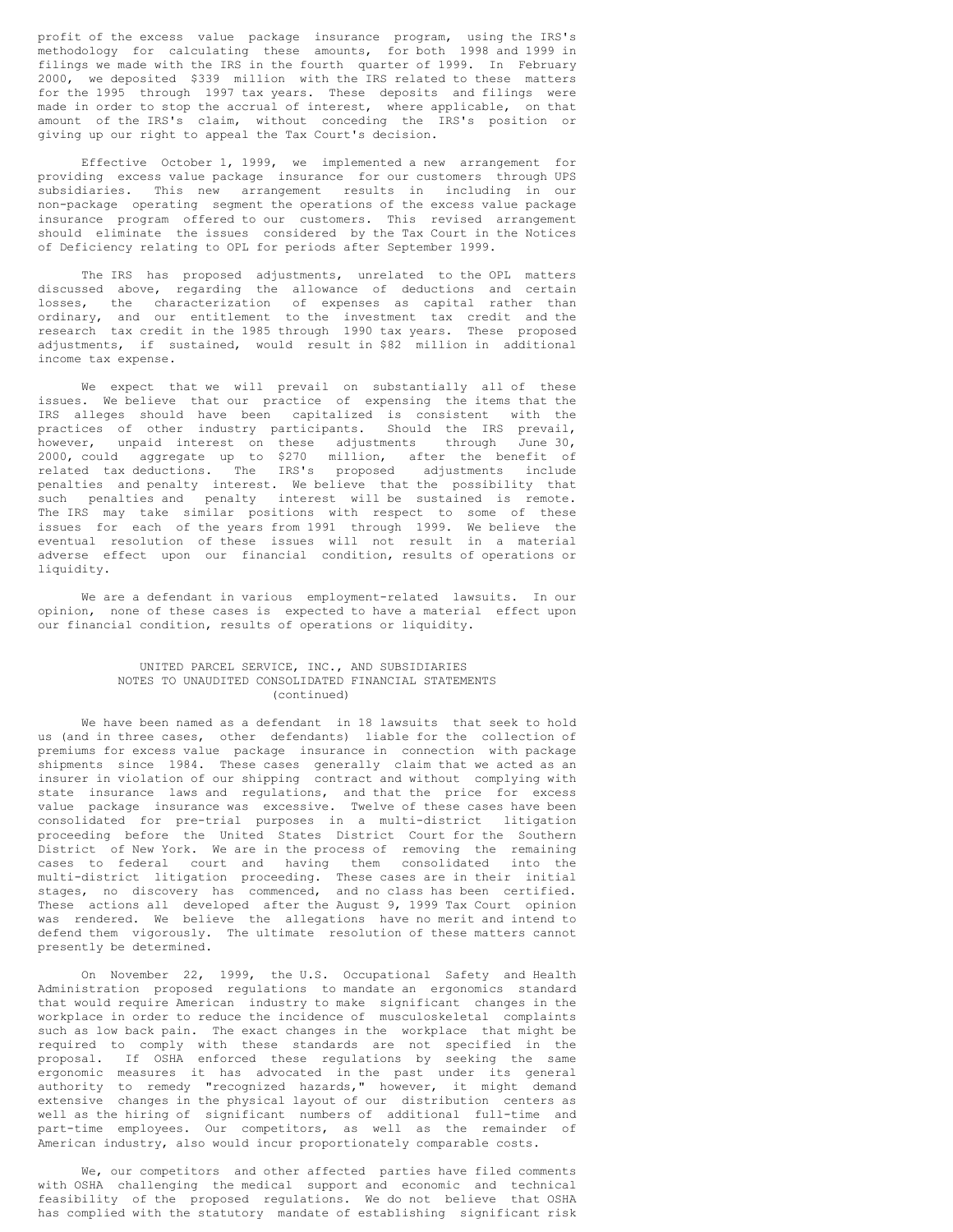of material health impairment or has properly analyzed the costs and benefits of these proposed regulations. We and other affected parties recently filed additional comments in opposition to the proposed regulations and would have the right to appeal any final ergonomics standard to an appropriate federal court of appeals. We anticipate that such a standard would be rejected by the reviewing court. If ergonomic regulations resembling the current proposal were sustained by a reviewing court, we believe that we would prevail in an enforcement proceeding based on substantial defenses including the vagueness of the standards and the technological and economic feasibility of costly abatement measures.

#### UNITED PARCEL SERVICE, INC., AND SUBSIDIARIES NOTES TO UNAUDITED CONSOLIDATED FINANCIAL STATEMENTS (continued)

OSHA has taken the position that the cost of compliance with the proposed regulations will be only \$4.2 billion per year over a ten-year period for all of American industry. We believe that these estimates are unrealistic. We have attempted to estimate the costs of compliance if OSHA adopts the proposed regulations and applies them in the same way as it sought to apply its prior unsuccessful attempts to impose ergonomic measures under its general authority. Based on this experience and assuming that, contrary to our expectations, OSHA were able to obtain court orders applying to all of our facilities that mandated compliance with these regulations, we estimate that the cost of compliance could be approximately \$20 billion in initial costs, which would be incurred over a period of years, and approximately \$5 billion in incremental annual costs. Such expenditures, if required to be incurred, would materially and adversely affect our results of operations, liquidity and financial condition.

In addition, we are a defendant in various other lawsuits that arose in the normal course of business. In our opinion, none of these cases is expected to have a material effect upon our financial condition, results of operations or liquidity.

5. We report our operations in three segments: U.S. domestic package operations, international package operations and non-package operations. Package operations represent our core business and are divided into regional operations around the world. Regional operations managers are responsible for both domestic and export operations within their geographic region. International package operations include shipments wholly outside the U.S. as well as shipments with either origin or delivery outside the U.S. Non-package operations, which include the UPS Logistics Group, are distinct from package operations and are thus managed and reported separately.

Segment information for the three and six months ended June 30, is as follows (in millions):

|                       |         | Three Months Ended |          | Six Months Ended |  |
|-----------------------|---------|--------------------|----------|------------------|--|
|                       |         | June 30.           | June 30. |                  |  |
|                       | 2000    | 1999               | 2000     | 1999             |  |
| Revenue:              |         |                    |          |                  |  |
| U.S. domestic package | \$5,890 | \$5,434            | \$11,731 | \$10,665         |  |
| International package | 1,023   | 908                | 2,046    | 1,793            |  |
| Non-package           | 371     | 218                | 727      | 433              |  |
| Consolidated          | \$7,284 | \$6,560            | \$14,504 | \$12,891         |  |
|                       |         |                    |          |                  |  |
| Operating profit:     |         |                    |          |                  |  |
| U.S. domestic package | \$1,018 | S.<br>898          | \$1.911  | \$1,687          |  |
| International package | 85      | 71                 | 149      | 123              |  |
| Non-package           | 61      | 33                 | 187      | 58               |  |
| Consolidated          | \$1,164 | \$1,002            | \$2,247  | \$1.868          |  |
|                       |         |                    |          |                  |  |

#### UNITED PARCEL SERVICE, INC., AND SUBSIDIARIES NOTES TO UNAUDITED CONSOLIDATED FINANCIAL STATEMENTS (continued)

Non-package operating profit included \$26 and \$28 million for the three months ended June 30, 2000 and 1999, respectively, and \$53 and \$58 million for the six months ended June 30, 2000 and 1999, respectively, of intersegment profit, with a corresponding amount of operating expense, which reduces operating profit of the U.S. domestic package segment.

6. The major components of other operating expenses for the three months and six months ended June 30, are as follows (in millions):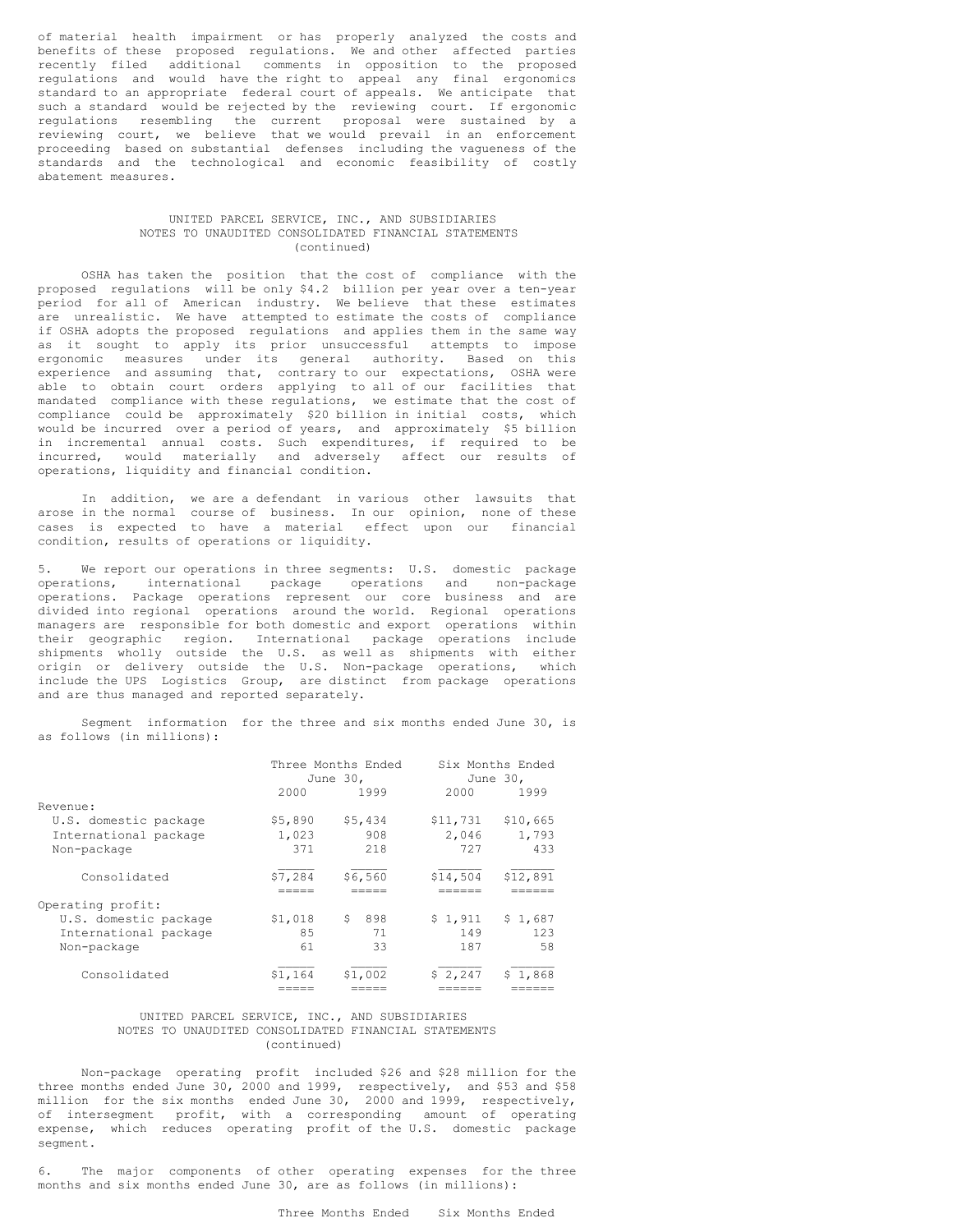|                               |          | June 30, |           | June 30, |  |  |
|-------------------------------|----------|----------|-----------|----------|--|--|
|                               | 2000     | 1999     | 2000      | 1999     |  |  |
| Repairs and maintenance       | 241<br>S | \$226    | 480<br>S. | \$443    |  |  |
| Depreciation and amortization | 287      | 280      | 570       | 563      |  |  |
| Purchased transportation      | 466      | 385      | 900       | 761      |  |  |
| Fuel                          | 210      | 1.51     | 448       | 293      |  |  |
| Other occupancy               | 91       | 88       | 198       | 189      |  |  |
| Other expenses                | 783      | 703      | 1,544     | 1,397    |  |  |
| Consolidated                  | \$2,078  | \$1,833  | \$4,140   | \$3,646  |  |  |
|                               |          |          |           |          |  |  |

7. Certain prior period amounts have been reclassified to conform to the current period presentation.

Item 2. Management's Discussion and Analysis of Financial Condition and Results of Operations

Three Months Ended June 30, 2000 and 1999

The following tables set forth information showing the change in revenue, average daily package volume and average revenue per piece, both in dollars or amounts and in percentage terms:

| June $301$<br>Change<br>\$<br>2000<br>1999<br>욲<br>Revenue (in millions):<br>$\overline{\phantom{0}}$<br>U.S. domestic package:<br>Next Day Air<br>\$1,412<br>\$1,282<br>\$130<br>10.1%<br>Deferred<br>690<br>8.3<br>637<br>53<br>3,788<br>3,515<br>273<br>7.8<br>Ground<br>$\begin{tabular}{cc} - & - & - \\ - & - & - \\ \end{tabular}$<br>$------$<br>$---$<br>5,890<br>5,434<br>456<br>Total U.S. domestic package<br>8.4<br>International package:<br>Domestic<br>222<br>224<br>(2)<br>(0.9)<br>606<br>711<br>105<br>17.3<br>Export<br>15.4<br>90<br>78<br>12<br>Cargo<br>$- - - - -$<br>$------$<br>$- - -$<br>1,023<br>908<br>115<br>12.7<br>Total International package<br>371<br>153<br>70.2<br>Non-package<br>218<br>-----<br>$- - - - - -$<br>$\qquad \qquad - -$<br>Consolidated<br>\$7,284<br>\$6,560<br>\$724<br>11.0%<br>$\qquad \qquad == ==$<br>$\qquad \qquad \displaystyle =\qquad \qquad \qquad$<br>$== =$<br>#<br>Average Daily Package Volume<br>(in thousands):<br>U.S. domestic package:<br>9.9%<br>Next Day Air<br>1,113<br>1,013<br>100<br>Deferred<br>792<br>60<br>7.6<br>852<br>Ground<br>10,135<br>9,614<br>521<br>5.4<br>------<br>$-----$<br>$- - -$<br>Total U.S. domestic package<br>12,100<br>11,419<br>681<br>6.0<br>International package:<br>749<br>80<br>12.0<br>Domestic<br>669<br>360<br>293<br>67<br>22.9<br>Export<br>$- - - - -$<br>$- - - - -$<br>$- - -$<br>1,109<br>147<br>Total International package<br>962<br>15.3<br>$\cdots\cdots\cdots$<br>$- - - - - -$<br>$-- -$<br>Consolidated<br>13,209<br>12,381<br>828<br>6.7%<br>======<br>$\frac{1}{1} \frac{1}{1} \frac{1}{1} \frac{1}{1} \frac{1}{1} \frac{1}{1} \frac{1}{1} \frac{1}{1} \frac{1}{1} \frac{1}{1} \frac{1}{1} \frac{1}{1} \frac{1}{1} \frac{1}{1} \frac{1}{1} \frac{1}{1} \frac{1}{1} \frac{1}{1} \frac{1}{1} \frac{1}{1} \frac{1}{1} \frac{1}{1} \frac{1}{1} \frac{1}{1} \frac{1}{1} \frac{1}{1} \frac{1}{1} \frac{1}{1} \frac{1}{1} \frac{1}{1} \frac{1}{1} \frac{$<br>$=$ $=$ $=$<br>64<br>64<br>Operating days in period<br>\$<br>Average Revenue Per Piece:<br>U.S. domestic package:<br>Next Day Air<br>\$19.82<br>\$19.77<br>\$.05<br>0.3%<br>12.65<br>Deferred<br>12.57<br>.08<br>0.6<br>5.71<br>5.84<br>.13<br>2.3<br>Ground<br>7.44<br>Total U.S. domestic package<br>7.61<br>.17<br>2.3<br>International:<br>Domestic<br>4.63<br>5.23<br>(.60)<br>(11.5)<br>30.86<br>32.32<br>(1.46)<br>Export<br>(4.5)<br>13.15<br>13.48<br>Total International package<br>(.33)<br>(2.4)<br>Consolidated<br>\$7.91<br>2.0%<br>\$8.07<br>\$.16<br><b>EBBEB</b><br>$= - -$ | Three Months Ended |  |  |
|-------------------------------------------------------------------------------------------------------------------------------------------------------------------------------------------------------------------------------------------------------------------------------------------------------------------------------------------------------------------------------------------------------------------------------------------------------------------------------------------------------------------------------------------------------------------------------------------------------------------------------------------------------------------------------------------------------------------------------------------------------------------------------------------------------------------------------------------------------------------------------------------------------------------------------------------------------------------------------------------------------------------------------------------------------------------------------------------------------------------------------------------------------------------------------------------------------------------------------------------------------------------------------------------------------------------------------------------------------------------------------------------------------------------------------------------------------------------------------------------------------------------------------------------------------------------------------------------------------------------------------------------------------------------------------------------------------------------------------------------------------------------------------------------------------------------------------------------------------------------------------------------------------------------------------------------------------------------------------------------------------------------------------------------------------------------------------------------------------------------------------------------------------------------------------------------------------------------------------------------------------------------------------------------------------------------------------------------------------------------------------------------------------------------------------------------------------------------------------------------------------------------------------------------------------------------------------------|--------------------|--|--|
|                                                                                                                                                                                                                                                                                                                                                                                                                                                                                                                                                                                                                                                                                                                                                                                                                                                                                                                                                                                                                                                                                                                                                                                                                                                                                                                                                                                                                                                                                                                                                                                                                                                                                                                                                                                                                                                                                                                                                                                                                                                                                                                                                                                                                                                                                                                                                                                                                                                                                                                                                                                     |                    |  |  |
|                                                                                                                                                                                                                                                                                                                                                                                                                                                                                                                                                                                                                                                                                                                                                                                                                                                                                                                                                                                                                                                                                                                                                                                                                                                                                                                                                                                                                                                                                                                                                                                                                                                                                                                                                                                                                                                                                                                                                                                                                                                                                                                                                                                                                                                                                                                                                                                                                                                                                                                                                                                     |                    |  |  |
|                                                                                                                                                                                                                                                                                                                                                                                                                                                                                                                                                                                                                                                                                                                                                                                                                                                                                                                                                                                                                                                                                                                                                                                                                                                                                                                                                                                                                                                                                                                                                                                                                                                                                                                                                                                                                                                                                                                                                                                                                                                                                                                                                                                                                                                                                                                                                                                                                                                                                                                                                                                     |                    |  |  |
|                                                                                                                                                                                                                                                                                                                                                                                                                                                                                                                                                                                                                                                                                                                                                                                                                                                                                                                                                                                                                                                                                                                                                                                                                                                                                                                                                                                                                                                                                                                                                                                                                                                                                                                                                                                                                                                                                                                                                                                                                                                                                                                                                                                                                                                                                                                                                                                                                                                                                                                                                                                     |                    |  |  |
|                                                                                                                                                                                                                                                                                                                                                                                                                                                                                                                                                                                                                                                                                                                                                                                                                                                                                                                                                                                                                                                                                                                                                                                                                                                                                                                                                                                                                                                                                                                                                                                                                                                                                                                                                                                                                                                                                                                                                                                                                                                                                                                                                                                                                                                                                                                                                                                                                                                                                                                                                                                     |                    |  |  |
|                                                                                                                                                                                                                                                                                                                                                                                                                                                                                                                                                                                                                                                                                                                                                                                                                                                                                                                                                                                                                                                                                                                                                                                                                                                                                                                                                                                                                                                                                                                                                                                                                                                                                                                                                                                                                                                                                                                                                                                                                                                                                                                                                                                                                                                                                                                                                                                                                                                                                                                                                                                     |                    |  |  |
|                                                                                                                                                                                                                                                                                                                                                                                                                                                                                                                                                                                                                                                                                                                                                                                                                                                                                                                                                                                                                                                                                                                                                                                                                                                                                                                                                                                                                                                                                                                                                                                                                                                                                                                                                                                                                                                                                                                                                                                                                                                                                                                                                                                                                                                                                                                                                                                                                                                                                                                                                                                     |                    |  |  |
|                                                                                                                                                                                                                                                                                                                                                                                                                                                                                                                                                                                                                                                                                                                                                                                                                                                                                                                                                                                                                                                                                                                                                                                                                                                                                                                                                                                                                                                                                                                                                                                                                                                                                                                                                                                                                                                                                                                                                                                                                                                                                                                                                                                                                                                                                                                                                                                                                                                                                                                                                                                     |                    |  |  |
|                                                                                                                                                                                                                                                                                                                                                                                                                                                                                                                                                                                                                                                                                                                                                                                                                                                                                                                                                                                                                                                                                                                                                                                                                                                                                                                                                                                                                                                                                                                                                                                                                                                                                                                                                                                                                                                                                                                                                                                                                                                                                                                                                                                                                                                                                                                                                                                                                                                                                                                                                                                     |                    |  |  |
|                                                                                                                                                                                                                                                                                                                                                                                                                                                                                                                                                                                                                                                                                                                                                                                                                                                                                                                                                                                                                                                                                                                                                                                                                                                                                                                                                                                                                                                                                                                                                                                                                                                                                                                                                                                                                                                                                                                                                                                                                                                                                                                                                                                                                                                                                                                                                                                                                                                                                                                                                                                     |                    |  |  |
|                                                                                                                                                                                                                                                                                                                                                                                                                                                                                                                                                                                                                                                                                                                                                                                                                                                                                                                                                                                                                                                                                                                                                                                                                                                                                                                                                                                                                                                                                                                                                                                                                                                                                                                                                                                                                                                                                                                                                                                                                                                                                                                                                                                                                                                                                                                                                                                                                                                                                                                                                                                     |                    |  |  |
|                                                                                                                                                                                                                                                                                                                                                                                                                                                                                                                                                                                                                                                                                                                                                                                                                                                                                                                                                                                                                                                                                                                                                                                                                                                                                                                                                                                                                                                                                                                                                                                                                                                                                                                                                                                                                                                                                                                                                                                                                                                                                                                                                                                                                                                                                                                                                                                                                                                                                                                                                                                     |                    |  |  |
|                                                                                                                                                                                                                                                                                                                                                                                                                                                                                                                                                                                                                                                                                                                                                                                                                                                                                                                                                                                                                                                                                                                                                                                                                                                                                                                                                                                                                                                                                                                                                                                                                                                                                                                                                                                                                                                                                                                                                                                                                                                                                                                                                                                                                                                                                                                                                                                                                                                                                                                                                                                     |                    |  |  |
|                                                                                                                                                                                                                                                                                                                                                                                                                                                                                                                                                                                                                                                                                                                                                                                                                                                                                                                                                                                                                                                                                                                                                                                                                                                                                                                                                                                                                                                                                                                                                                                                                                                                                                                                                                                                                                                                                                                                                                                                                                                                                                                                                                                                                                                                                                                                                                                                                                                                                                                                                                                     |                    |  |  |
|                                                                                                                                                                                                                                                                                                                                                                                                                                                                                                                                                                                                                                                                                                                                                                                                                                                                                                                                                                                                                                                                                                                                                                                                                                                                                                                                                                                                                                                                                                                                                                                                                                                                                                                                                                                                                                                                                                                                                                                                                                                                                                                                                                                                                                                                                                                                                                                                                                                                                                                                                                                     |                    |  |  |
|                                                                                                                                                                                                                                                                                                                                                                                                                                                                                                                                                                                                                                                                                                                                                                                                                                                                                                                                                                                                                                                                                                                                                                                                                                                                                                                                                                                                                                                                                                                                                                                                                                                                                                                                                                                                                                                                                                                                                                                                                                                                                                                                                                                                                                                                                                                                                                                                                                                                                                                                                                                     |                    |  |  |
|                                                                                                                                                                                                                                                                                                                                                                                                                                                                                                                                                                                                                                                                                                                                                                                                                                                                                                                                                                                                                                                                                                                                                                                                                                                                                                                                                                                                                                                                                                                                                                                                                                                                                                                                                                                                                                                                                                                                                                                                                                                                                                                                                                                                                                                                                                                                                                                                                                                                                                                                                                                     |                    |  |  |
|                                                                                                                                                                                                                                                                                                                                                                                                                                                                                                                                                                                                                                                                                                                                                                                                                                                                                                                                                                                                                                                                                                                                                                                                                                                                                                                                                                                                                                                                                                                                                                                                                                                                                                                                                                                                                                                                                                                                                                                                                                                                                                                                                                                                                                                                                                                                                                                                                                                                                                                                                                                     |                    |  |  |
|                                                                                                                                                                                                                                                                                                                                                                                                                                                                                                                                                                                                                                                                                                                                                                                                                                                                                                                                                                                                                                                                                                                                                                                                                                                                                                                                                                                                                                                                                                                                                                                                                                                                                                                                                                                                                                                                                                                                                                                                                                                                                                                                                                                                                                                                                                                                                                                                                                                                                                                                                                                     |                    |  |  |
|                                                                                                                                                                                                                                                                                                                                                                                                                                                                                                                                                                                                                                                                                                                                                                                                                                                                                                                                                                                                                                                                                                                                                                                                                                                                                                                                                                                                                                                                                                                                                                                                                                                                                                                                                                                                                                                                                                                                                                                                                                                                                                                                                                                                                                                                                                                                                                                                                                                                                                                                                                                     |                    |  |  |
|                                                                                                                                                                                                                                                                                                                                                                                                                                                                                                                                                                                                                                                                                                                                                                                                                                                                                                                                                                                                                                                                                                                                                                                                                                                                                                                                                                                                                                                                                                                                                                                                                                                                                                                                                                                                                                                                                                                                                                                                                                                                                                                                                                                                                                                                                                                                                                                                                                                                                                                                                                                     |                    |  |  |
|                                                                                                                                                                                                                                                                                                                                                                                                                                                                                                                                                                                                                                                                                                                                                                                                                                                                                                                                                                                                                                                                                                                                                                                                                                                                                                                                                                                                                                                                                                                                                                                                                                                                                                                                                                                                                                                                                                                                                                                                                                                                                                                                                                                                                                                                                                                                                                                                                                                                                                                                                                                     |                    |  |  |
|                                                                                                                                                                                                                                                                                                                                                                                                                                                                                                                                                                                                                                                                                                                                                                                                                                                                                                                                                                                                                                                                                                                                                                                                                                                                                                                                                                                                                                                                                                                                                                                                                                                                                                                                                                                                                                                                                                                                                                                                                                                                                                                                                                                                                                                                                                                                                                                                                                                                                                                                                                                     |                    |  |  |
|                                                                                                                                                                                                                                                                                                                                                                                                                                                                                                                                                                                                                                                                                                                                                                                                                                                                                                                                                                                                                                                                                                                                                                                                                                                                                                                                                                                                                                                                                                                                                                                                                                                                                                                                                                                                                                                                                                                                                                                                                                                                                                                                                                                                                                                                                                                                                                                                                                                                                                                                                                                     |                    |  |  |
|                                                                                                                                                                                                                                                                                                                                                                                                                                                                                                                                                                                                                                                                                                                                                                                                                                                                                                                                                                                                                                                                                                                                                                                                                                                                                                                                                                                                                                                                                                                                                                                                                                                                                                                                                                                                                                                                                                                                                                                                                                                                                                                                                                                                                                                                                                                                                                                                                                                                                                                                                                                     |                    |  |  |
|                                                                                                                                                                                                                                                                                                                                                                                                                                                                                                                                                                                                                                                                                                                                                                                                                                                                                                                                                                                                                                                                                                                                                                                                                                                                                                                                                                                                                                                                                                                                                                                                                                                                                                                                                                                                                                                                                                                                                                                                                                                                                                                                                                                                                                                                                                                                                                                                                                                                                                                                                                                     |                    |  |  |
|                                                                                                                                                                                                                                                                                                                                                                                                                                                                                                                                                                                                                                                                                                                                                                                                                                                                                                                                                                                                                                                                                                                                                                                                                                                                                                                                                                                                                                                                                                                                                                                                                                                                                                                                                                                                                                                                                                                                                                                                                                                                                                                                                                                                                                                                                                                                                                                                                                                                                                                                                                                     |                    |  |  |
|                                                                                                                                                                                                                                                                                                                                                                                                                                                                                                                                                                                                                                                                                                                                                                                                                                                                                                                                                                                                                                                                                                                                                                                                                                                                                                                                                                                                                                                                                                                                                                                                                                                                                                                                                                                                                                                                                                                                                                                                                                                                                                                                                                                                                                                                                                                                                                                                                                                                                                                                                                                     |                    |  |  |
|                                                                                                                                                                                                                                                                                                                                                                                                                                                                                                                                                                                                                                                                                                                                                                                                                                                                                                                                                                                                                                                                                                                                                                                                                                                                                                                                                                                                                                                                                                                                                                                                                                                                                                                                                                                                                                                                                                                                                                                                                                                                                                                                                                                                                                                                                                                                                                                                                                                                                                                                                                                     |                    |  |  |
|                                                                                                                                                                                                                                                                                                                                                                                                                                                                                                                                                                                                                                                                                                                                                                                                                                                                                                                                                                                                                                                                                                                                                                                                                                                                                                                                                                                                                                                                                                                                                                                                                                                                                                                                                                                                                                                                                                                                                                                                                                                                                                                                                                                                                                                                                                                                                                                                                                                                                                                                                                                     |                    |  |  |
|                                                                                                                                                                                                                                                                                                                                                                                                                                                                                                                                                                                                                                                                                                                                                                                                                                                                                                                                                                                                                                                                                                                                                                                                                                                                                                                                                                                                                                                                                                                                                                                                                                                                                                                                                                                                                                                                                                                                                                                                                                                                                                                                                                                                                                                                                                                                                                                                                                                                                                                                                                                     |                    |  |  |
|                                                                                                                                                                                                                                                                                                                                                                                                                                                                                                                                                                                                                                                                                                                                                                                                                                                                                                                                                                                                                                                                                                                                                                                                                                                                                                                                                                                                                                                                                                                                                                                                                                                                                                                                                                                                                                                                                                                                                                                                                                                                                                                                                                                                                                                                                                                                                                                                                                                                                                                                                                                     |                    |  |  |
|                                                                                                                                                                                                                                                                                                                                                                                                                                                                                                                                                                                                                                                                                                                                                                                                                                                                                                                                                                                                                                                                                                                                                                                                                                                                                                                                                                                                                                                                                                                                                                                                                                                                                                                                                                                                                                                                                                                                                                                                                                                                                                                                                                                                                                                                                                                                                                                                                                                                                                                                                                                     |                    |  |  |
|                                                                                                                                                                                                                                                                                                                                                                                                                                                                                                                                                                                                                                                                                                                                                                                                                                                                                                                                                                                                                                                                                                                                                                                                                                                                                                                                                                                                                                                                                                                                                                                                                                                                                                                                                                                                                                                                                                                                                                                                                                                                                                                                                                                                                                                                                                                                                                                                                                                                                                                                                                                     |                    |  |  |
|                                                                                                                                                                                                                                                                                                                                                                                                                                                                                                                                                                                                                                                                                                                                                                                                                                                                                                                                                                                                                                                                                                                                                                                                                                                                                                                                                                                                                                                                                                                                                                                                                                                                                                                                                                                                                                                                                                                                                                                                                                                                                                                                                                                                                                                                                                                                                                                                                                                                                                                                                                                     |                    |  |  |
|                                                                                                                                                                                                                                                                                                                                                                                                                                                                                                                                                                                                                                                                                                                                                                                                                                                                                                                                                                                                                                                                                                                                                                                                                                                                                                                                                                                                                                                                                                                                                                                                                                                                                                                                                                                                                                                                                                                                                                                                                                                                                                                                                                                                                                                                                                                                                                                                                                                                                                                                                                                     |                    |  |  |
|                                                                                                                                                                                                                                                                                                                                                                                                                                                                                                                                                                                                                                                                                                                                                                                                                                                                                                                                                                                                                                                                                                                                                                                                                                                                                                                                                                                                                                                                                                                                                                                                                                                                                                                                                                                                                                                                                                                                                                                                                                                                                                                                                                                                                                                                                                                                                                                                                                                                                                                                                                                     |                    |  |  |
|                                                                                                                                                                                                                                                                                                                                                                                                                                                                                                                                                                                                                                                                                                                                                                                                                                                                                                                                                                                                                                                                                                                                                                                                                                                                                                                                                                                                                                                                                                                                                                                                                                                                                                                                                                                                                                                                                                                                                                                                                                                                                                                                                                                                                                                                                                                                                                                                                                                                                                                                                                                     |                    |  |  |
|                                                                                                                                                                                                                                                                                                                                                                                                                                                                                                                                                                                                                                                                                                                                                                                                                                                                                                                                                                                                                                                                                                                                                                                                                                                                                                                                                                                                                                                                                                                                                                                                                                                                                                                                                                                                                                                                                                                                                                                                                                                                                                                                                                                                                                                                                                                                                                                                                                                                                                                                                                                     |                    |  |  |
|                                                                                                                                                                                                                                                                                                                                                                                                                                                                                                                                                                                                                                                                                                                                                                                                                                                                                                                                                                                                                                                                                                                                                                                                                                                                                                                                                                                                                                                                                                                                                                                                                                                                                                                                                                                                                                                                                                                                                                                                                                                                                                                                                                                                                                                                                                                                                                                                                                                                                                                                                                                     |                    |  |  |
|                                                                                                                                                                                                                                                                                                                                                                                                                                                                                                                                                                                                                                                                                                                                                                                                                                                                                                                                                                                                                                                                                                                                                                                                                                                                                                                                                                                                                                                                                                                                                                                                                                                                                                                                                                                                                                                                                                                                                                                                                                                                                                                                                                                                                                                                                                                                                                                                                                                                                                                                                                                     |                    |  |  |
|                                                                                                                                                                                                                                                                                                                                                                                                                                                                                                                                                                                                                                                                                                                                                                                                                                                                                                                                                                                                                                                                                                                                                                                                                                                                                                                                                                                                                                                                                                                                                                                                                                                                                                                                                                                                                                                                                                                                                                                                                                                                                                                                                                                                                                                                                                                                                                                                                                                                                                                                                                                     |                    |  |  |
|                                                                                                                                                                                                                                                                                                                                                                                                                                                                                                                                                                                                                                                                                                                                                                                                                                                                                                                                                                                                                                                                                                                                                                                                                                                                                                                                                                                                                                                                                                                                                                                                                                                                                                                                                                                                                                                                                                                                                                                                                                                                                                                                                                                                                                                                                                                                                                                                                                                                                                                                                                                     |                    |  |  |
|                                                                                                                                                                                                                                                                                                                                                                                                                                                                                                                                                                                                                                                                                                                                                                                                                                                                                                                                                                                                                                                                                                                                                                                                                                                                                                                                                                                                                                                                                                                                                                                                                                                                                                                                                                                                                                                                                                                                                                                                                                                                                                                                                                                                                                                                                                                                                                                                                                                                                                                                                                                     |                    |  |  |
|                                                                                                                                                                                                                                                                                                                                                                                                                                                                                                                                                                                                                                                                                                                                                                                                                                                                                                                                                                                                                                                                                                                                                                                                                                                                                                                                                                                                                                                                                                                                                                                                                                                                                                                                                                                                                                                                                                                                                                                                                                                                                                                                                                                                                                                                                                                                                                                                                                                                                                                                                                                     |                    |  |  |

Management's Discussion and Analysis of Financial Condition and Results of Operations (continued)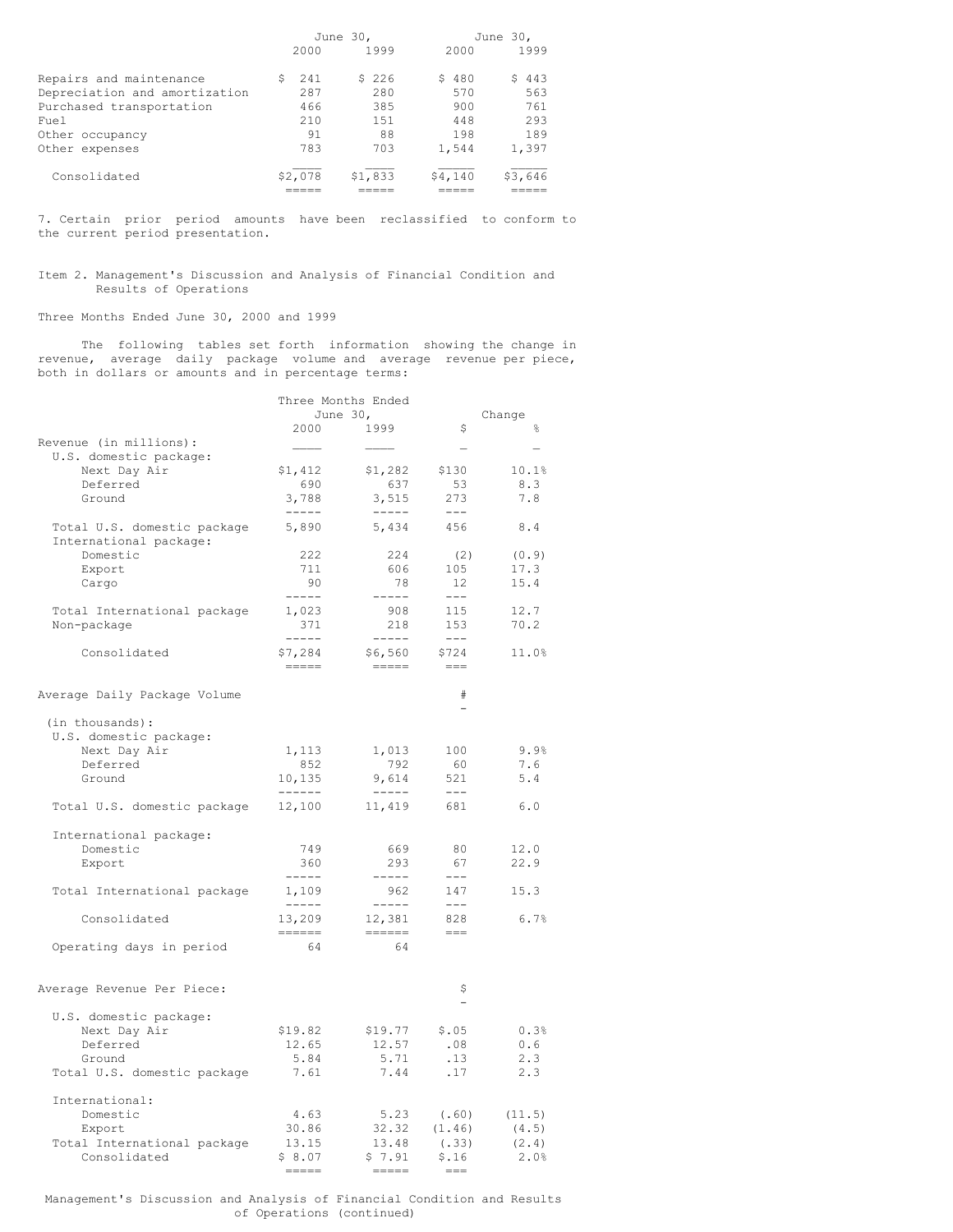U.S. domestic package revenue increased primarily due to volume gains across all product lines, continuing the trends reported during the first quarter of 2000. Average daily package volume for our higher revenue per piece express (Next Day Air and Deferred) products increased 8.9%, while average daily package volume for our Ground products increased 5.4%.

The increase in international package revenue was due to volume growth for both our domestic and export products, offset by a decline in the revenue per piece for these products. This decline was primarily due to currency fluctuations, particularly a decline in the value of the Euro relative to the U.S. dollar. Overall average daily package volume increased 15.3% for international operations, with our high revenue per piece export products increasing at 22.9%.

The increase in non-package revenue resulted primarily from the new arrangement for providing excess value package insurance for our customers as well as continued growth of the UPS Logistics Group. Excluding the excess value business, which was not included in the segment during the same period last year, non-package revenue increased over 25%, consistent with the trend we reported in the first quarter of 2000.

Operating expenses increased by \$562 million, or 10.1%, to \$6.120 billion during the second quarter of 2000. Compensation and benefits expenses increased by \$317 million, the largest component of the change. Other operating expenses increased \$245 million primarily due to higher fuel costs, claims expense associated with the new arrangement for providing excess value package insurance for our customers, and higher purchased transportation costs. The increase in purchased transportation costs was primarily due to increased business for our international and logistics operations, while the \$59 million, or 39.1%, increase in fuel costs was due to the increase in fuel prices and the growth in volume, partially offset by the cost reductions generated by our fuel hedging program. International operating expenses were favorably impacted by the decline in the value of the Euro relative to the U.S. dollar.

To offset the increasing fuel costs we have experienced over the last several quarters and that we expect to continue into the future, we implemented a temporary 1.25% fuel surcharge effective August 7, 2000.

Our operating margin improved from 15.3% during the second quarter of 1999 to 16.0% during the second quarter of 2000. This improvement continues our recently reported trends and is favorably impacted by continued product mix improvements.

#### Management's Discussion and Analysis of Financial Condition and Results of Operations (continued)

The following table sets forth information showing the change in operating profit, both in dollars and in percentage terms:

|                               |          | Three Months Ended    |        |       |
|-------------------------------|----------|-----------------------|--------|-------|
|                               | June 30, |                       | Change |       |
|                               |          |                       |        |       |
| Operating Segment             | 2000     | 1999                  | \$     | 욲     |
|                               |          |                       |        |       |
|                               |          | (dollars in millions) |        |       |
| U.S. domestic package         | \$1,018  | 898<br>\$             | \$120  | 13.4% |
| International package         | 85       | 71                    | 14     | 19.7  |
| Non-package                   | 61       | 33                    | 28     | 84.8  |
|                               |          |                       |        |       |
| Consolidated operating profit | \$1,164  | \$1,002               | \$162  | 16.2% |
|                               |          |                       |        |       |

U.S. domestic package operating profit increased over 13% due to the volume and revenue improvements discussed previously.

The improvement in the operating profit of our international package operations of almost 20% resulted primarily from increased volume and revenue, and was realized despite significantly higher fuel costs for this segment. All international regions contributed to these results.

The increase in non-package operating profit is largely due to the new arrangement for providing excess value package insurance for our customers, which contributed \$57 million of additional operating profit for the quarter. This improvement was offset in part by start-up costs associated with Service Parts Logistics, UPS Capital Corporation and other initiatives.

The increase in investment income of \$23 million for the quarter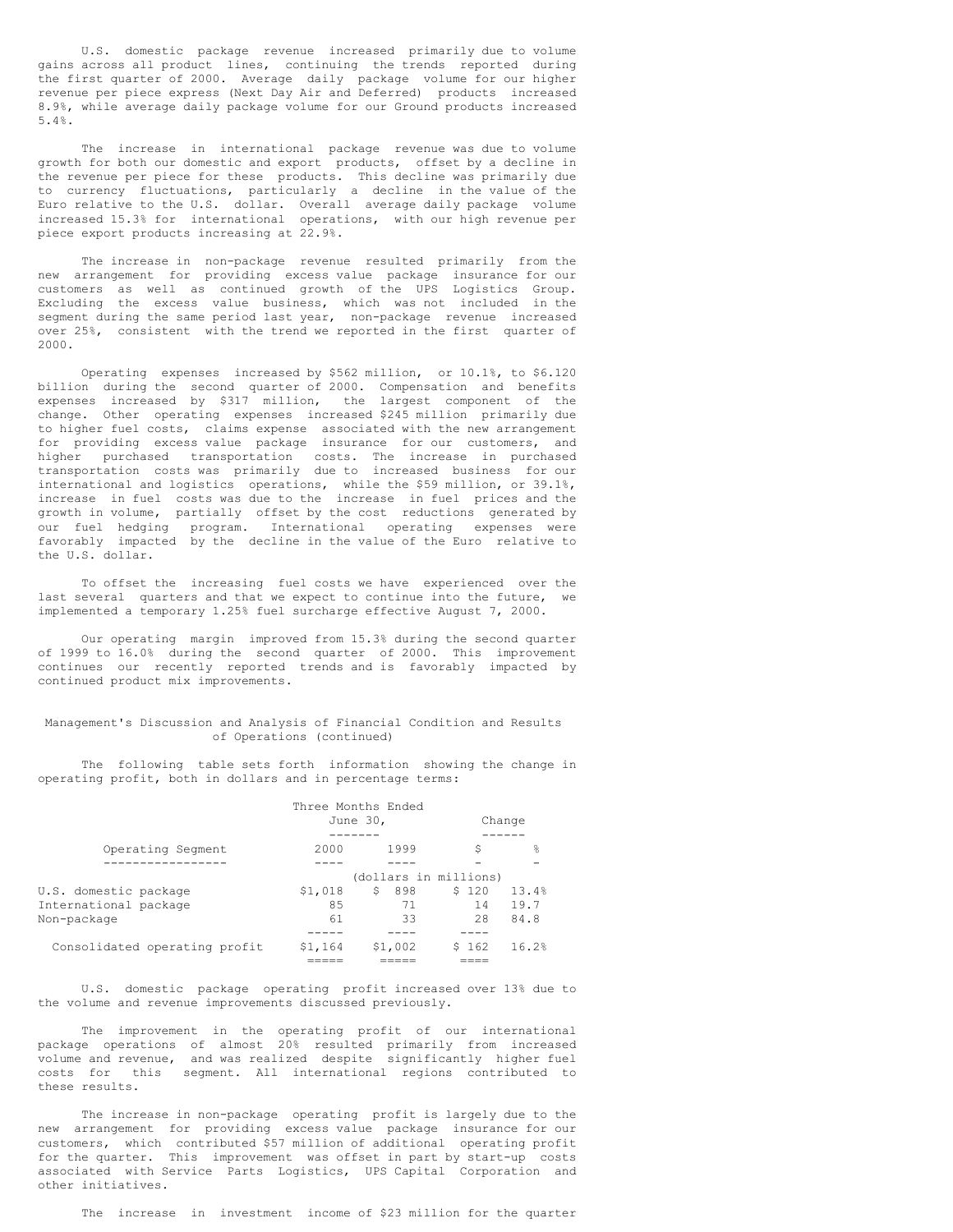is due primarily to IPO proceeds that were not utilized for the tender offer that occurred in March 2000 and have not been used for the repurchase of UPS stock under our share repurchase program.

Net income for the second quarter of 2000 increased by \$107 million from the second quarter of 1999, after adjusting the prior year results to exclude a \$1.442 billion tax assessment charge. This increase resulted in an improvement in diluted earnings per share from \$0.52 in the second quarter of 1999, excluding the impact of the tax assessment charge, to \$0.60 in the second quarter of 2000.

#### Management's Discussion and Analysis of Financial Condition and Results of Operations (continued)

#### Six Months Ended June 30, 2000 and 1999

The following table sets forth information showing the change in revenue, average daily package volume and average revenue per piece, both in dollars and in percentage terms:

|                                                                                                                           | Six Months Ended<br>June $301$<br>-------             |                                                                                                           | Change<br>------                                                                                                                                                                                                                                                                                                                                                                                                                                                                                                                                       |                                       |  |
|---------------------------------------------------------------------------------------------------------------------------|-------------------------------------------------------|-----------------------------------------------------------------------------------------------------------|--------------------------------------------------------------------------------------------------------------------------------------------------------------------------------------------------------------------------------------------------------------------------------------------------------------------------------------------------------------------------------------------------------------------------------------------------------------------------------------------------------------------------------------------------------|---------------------------------------|--|
|                                                                                                                           | 2000<br>$- - - -$                                     | 1999<br>$- - - - -$                                                                                       | \$                                                                                                                                                                                                                                                                                                                                                                                                                                                                                                                                                     | 읗                                     |  |
| Revenue (in millions):<br>U.S. domestic package:<br>Next Day Air<br>Deferred<br>Ground                                    | \$2,793<br>1,384<br>7,554<br>$------$                 | \$2,490<br>1,248<br>6,927<br>$\cdots\cdots\cdots$                                                         | \$303<br>136<br>627<br>$- - - - -$                                                                                                                                                                                                                                                                                                                                                                                                                                                                                                                     | 12.2%<br>10.9<br>9.1                  |  |
| Total U.S. domestic package<br>International package:<br>Domestic<br>Export<br>Cargo<br>Total International package       | 11,731<br>455<br>1,396<br>195<br>$- - - - -$<br>2,046 | 10,665<br>459<br>1,180<br>154<br>$\begin{tabular}{cccccc} - & - & - & - \\ \hline \end{tabular}$<br>1,793 | 1,066<br>(4)<br>216<br>41<br>$---$<br>253                                                                                                                                                                                                                                                                                                                                                                                                                                                                                                              | 10.0<br>(0.9)<br>18.3<br>26.6<br>14.1 |  |
| Non-package<br>Consolidated                                                                                               | 727<br>$- - - - -$<br>\$14,504<br><b>HEEEE</b>        | 433<br>$- - - - - -$<br>\$12,891<br>$=$ $=$ $=$ $=$ $=$                                                   | 294<br>$- - - - -$<br>\$1,613<br>$\begin{tabular}{ll} \multicolumn{3}{l}{{\color{blue}\textbf{m}}} & \multicolumn{3}{l}{\color{blue}\textbf{m}} & \multicolumn{3}{l}{\color{blue}\textbf{m}} & \multicolumn{3}{l}{\color{blue}\textbf{m}} \\ \multicolumn{3}{l}{\color{blue}\textbf{m}} & \multicolumn{3}{l}{\color{blue}\textbf{m}} & \multicolumn{3}{l}{\color{blue}\textbf{m}} & \multicolumn{3}{l}{\color{blue}\textbf{m}} & \multicolumn{3}{l}{\color{blue}\textbf{m}} & \multicolumn{3}{l}{\color{blue}\textbf{m}} \\ \multicolumn{3}{l}{\color$ | 67.9<br>12.5%                         |  |
| Average Daily Package Volume                                                                                              |                                                       |                                                                                                           | #<br>$\overline{a}$                                                                                                                                                                                                                                                                                                                                                                                                                                                                                                                                    |                                       |  |
| (in thousands):<br>U.S. domestic package:<br>Next Day Air<br>Deferred<br>Ground<br>Total U.S. domestic package            | 1,092<br>854<br>10,118<br>-------<br>12,064           | 995<br>790<br>9,639<br>11,424                                                                             | 97<br>64<br>479<br>$---$<br>640                                                                                                                                                                                                                                                                                                                                                                                                                                                                                                                        | 9.7%<br>8.1<br>5.0<br>5.6             |  |
| International package:<br>Domestic<br>Export<br>Total International package                                               | 752<br>351<br>-----<br>1,103                          | 684<br>286<br>------<br>970                                                                               | 68<br>65<br>$\qquad \qquad - -$<br>133                                                                                                                                                                                                                                                                                                                                                                                                                                                                                                                 | 9.9<br>22.7<br>13.7                   |  |
| Consolidated<br>Operating days in period                                                                                  | ------<br>13,167<br>------<br>129                     | $- - - - - -$<br>12,394<br>$=$ $=$ $=$ $=$ $=$<br>127                                                     | $\qquad \qquad - -$<br>773<br>$===$                                                                                                                                                                                                                                                                                                                                                                                                                                                                                                                    | 6.2%                                  |  |
| Average Revenue Per Piece:<br>U.S. domestic package:<br>Next Day Air<br>Deferred<br>Ground<br>Total U.S. domestic package | \$19.83<br>12.56<br>5.79<br>7.54                      | \$19.70<br>12.44<br>5.66<br>7.35                                                                          | \$<br>$\overline{\phantom{0}}$<br>\$.13<br>.12<br>.13<br>.19                                                                                                                                                                                                                                                                                                                                                                                                                                                                                           | 0.7%<br>1.0<br>2.3<br>2.6             |  |
| International:<br>Domestic<br>Export<br>Total International package<br>Consolidated                                       | 4.69<br>30.83<br>13.01<br>\$8.00                      | 5.28<br>32.49<br>13.30<br>\$7.82<br>$\frac{1}{1}$                                                         | (.59)<br>(1.66)<br>(.29)<br>\$.18<br>$=$ $=$                                                                                                                                                                                                                                                                                                                                                                                                                                                                                                           | (11.2)<br>(5.1)<br>(2.2)<br>2.3%      |  |

#### Management's Discussion and Analysis of Financial Condition and Results of Operations (continued)

U.S. domestic package revenue increased 10.0% primarily due to volume gains across all product lines, continuing the trends reported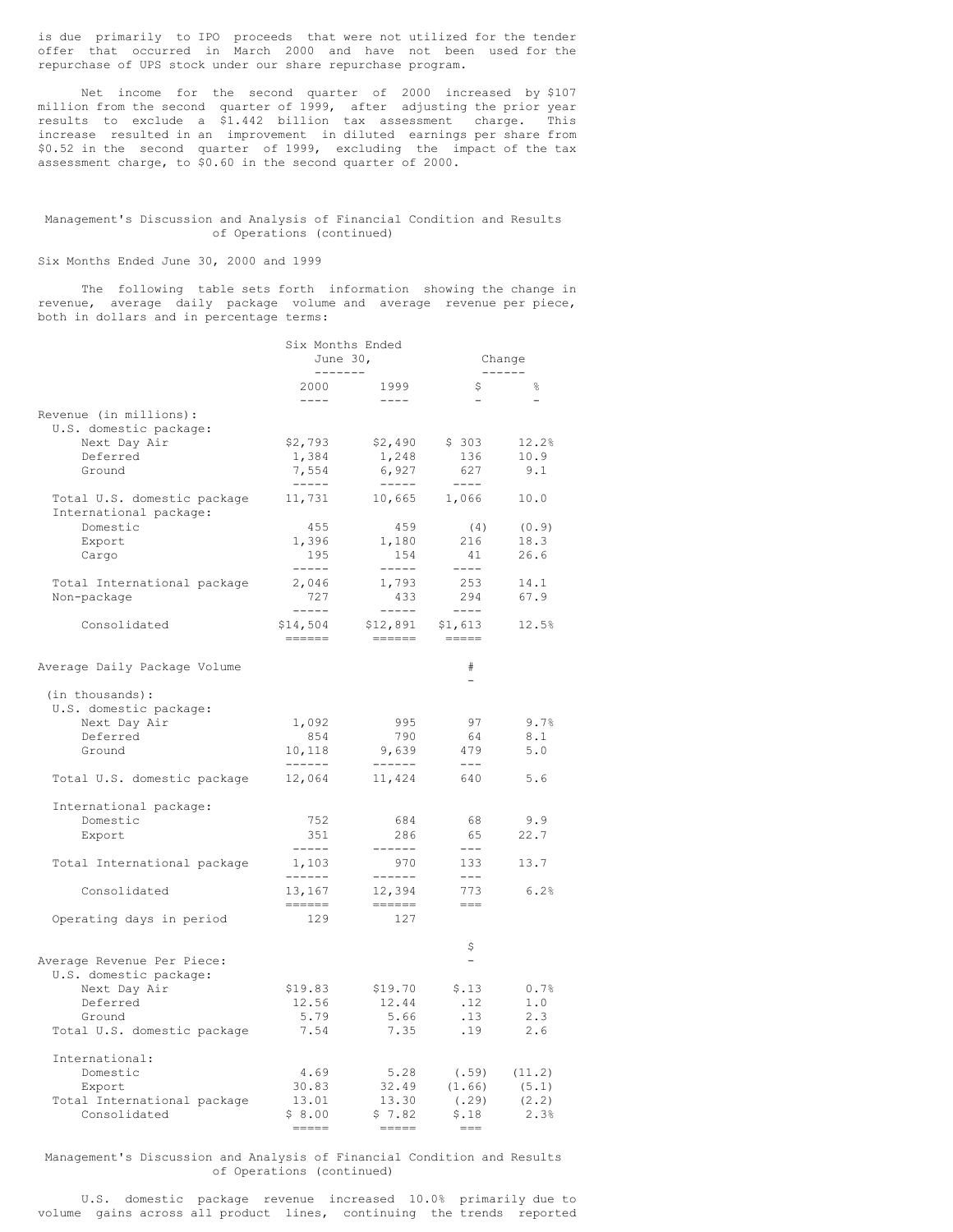during 1999. All products contributed to this increase, with our higher revenue per piece express (Next Day Air and Deferred) products accounting for over 40% of the overall revenue increase. Our average daily Ground volume grew at a 5.0% rate for the period, increasing by an average of 479,000 packages per day. Also contributing to the revenue increase were two extra operating days in the first six months of 2000 compared to the first six months of 1999. The average revenue increase for this segment on a per day basis was 8.3%.

During the first quarter of 2000, we increased rates for standard ground shipments an average of 3.1% for commercial deliveries. The ground residential charge continued to be \$1.00 over the commercial ground rate, with an additional delivery area surcharge of \$1.50 added to certain less accessible areas. In addition, we increased rates for UPS Next Day Air, UPS Next Day Air Saver and UPS 2nd Day Air an average of 3.5%. The surcharge for UPS Next Day Air Early A.M. did not change. Rates for international shipments originating in the United States (Worldwide Express, Worldwide Express Plus, UPS Worldwide Expedited and UPS International Standard service) increased by 2.9%. Rate changes for shipments originating outside the U.S. were made throughout the past year and varied by geographic market.

The increase in international package revenue was due to volume growth for both our domestic and export products, offset by a decline in the revenue per piece for these products. This decline was primarily due to currency fluctuations, particularly a decline in the value of the Euro relative to the U.S. dollar. Overall average daily package volume increased 13.7% for international operations, with our export products, which had an average revenue per piece of \$30.83, increasing at 22.7%. The average revenue increase for this segment on a per day basis was 12.3%.

The increase in non-package revenue resulted primarily from the new arrangement for providing excess value package insurance for our customers as well as continued growth of the UPS Logistics Group. Excluding the excess value business, which was not included in the segment during the same period last year, non-package revenue increased almost 25%.

Operating expenses increased by \$1.234 billion, or 11.2%, which was less than our revenue increase of 12.5%. Compensation and benefits expenses, the largest component of this increase, accounted for \$740 million and included a \$59 million charge recorded in the first quarter of this year relating to the creation of 4,000 new full-time hourly jobs resulting from the 1997 Teamsters contract. Other operating expenses increased \$494 million due to higher fuel costs, claims expense associated with the new arrangement for providing excess value package insurance for our customers, and higher purchased transportation costs. The increase in purchased transportation costs was primarily due to increased business for our international and logistics operations. The 52.9% increase in fuel costs from \$293 million to \$448 million was due to the increase in fuel prices, the growth in our average daily volume, and the two extra operating days in the quarter, partially offset by the cost

## Management's Discussion and Analysis of Financial Condition and Results of Operations (continued)

reductions generated by our fuel hedging program. International operating expenses were favorably impacted by the decline in the value of the Euro relative to the U.S. dollar.

To offset the increasing fuel costs we have experienced over the last several quarters and that we expect to continue into the future, we implemented a temporary 1.25% fuel surcharge effective August 7, 2000.

Our operating margin improved from 14.5% during the first six months of 1999 to 15.5% during the same period in 2000. This improvement continues our recently reported trends and is favorably impacted by continued product mix improvements.

The following table sets forth information showing the change in operating profit, both in dollars and in percentage terms:

|                               | Six Months Ended |                       |        |       |  |
|-------------------------------|------------------|-----------------------|--------|-------|--|
|                               |                  | June 30,              | Change |       |  |
|                               |                  |                       |        |       |  |
| Operating Segment             | 2000             | 1999                  | S      | 욲     |  |
|                               |                  |                       |        |       |  |
|                               |                  | (dollars in millions) |        |       |  |
| U.S. domestic package         | \$1,911          | \$1,687               | \$224  | 13.3% |  |
| International package         | 149              | 123                   | 26     | 21.1  |  |
| Non-package                   | 187              | 58                    | 129    | 222.4 |  |
|                               |                  |                       |        |       |  |
| Consolidated operating profit | \$2,247          | \$1,868               | \$ 379 | 20.3% |  |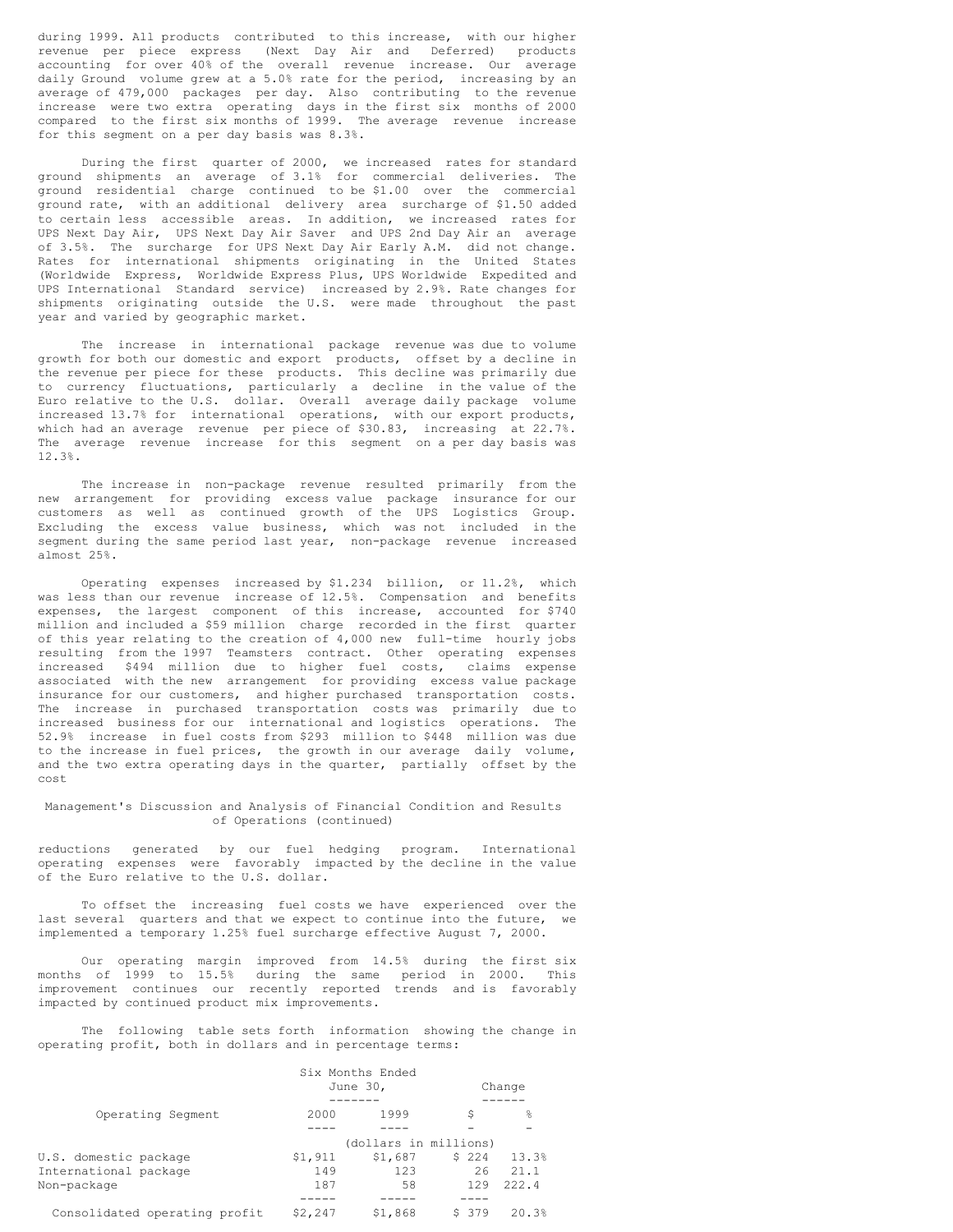U.S. domestic package operating profit increased by \$224 million due to the volume and revenue improvements discussed previously.

The improvement in the operating profit of our international package operations of 21.1% resulted primarily from increased volume and revenue, and was realized despite significantly higher fuel costs for this segment. This improvement was spread throughout our international regions.

The increase in non-package operating profit is largely due to the new arrangement for providing excess value package insurance for our customers, which contributed \$115 million of additional operating profit for the six month period. Also contributing to the operating profit improvement was the \$49 million gain we recognized from the sale of our UPS Truck Leasing subsidiary. These improvements were offset somewhat by start-up costs associated with Service Parts Logistics, UPS Capital Corporation and other initiatives.

#### Management's Discussion and Analysis of Financial Condition and Results of Operations (continued)

The increase in investment income of \$325 million for the period is due to two factors. First, in the first quarter of 2000, two companies in which our Strategic Enterprise Fund held investments were acquired by other companies, which caused us to recognize a gain of \$241 million. In addition, we earned income on the \$5.3 billion in net IPO proceeds available for investment prior to the tender offer that occurred in early March 2000, and the \$1.2 billion in IPO proceeds that were not utilized for the tender offer. We announced a share repurchase program on April 20, 2000, that we expect to utilize up to the remaining \$1.2 billion not used in the tender offer, of which approximately \$950 million remains available for share repurchases as of June 30, 2000, and continues to generate investment income.

Net income for the six months ended June 30, 2000 amounted to \$1.508 billion, or \$1.27 per diluted share, compared to a loss of \$355 million, \$0.32 per diluted share, for the same period in the prior year. Our fiscal 2000 results reflect the non-recurring items discussed above, which include the gains on our Strategic Enterprise Fund investments and sale of our Truck Leasing subsidiary, offset partially by the charge for retroactive costs associated with creating new full-time jobs from existing part-time Teamster jobs. Our fiscal 1999 results reflect a tax assessment charge resulting from an unfavorable ruling of the U.S. Tax Court. Excluding these non-recurring transactions for each of these periods, net income for the six months ending June 30, 2000, would have been \$1.369 billion, an increase of \$282 million over adjusted 1999 net income of \$1.087 billion. Adjusted diluted earnings per share increased from \$0.96 in 1999 to \$1.15 in 2000.

#### Management's Discussion and Analysis of Financial Condition and Results of Operations (continued)

#### Liquidity and Capital Resources

Our primary source of liquidity is our cash flow from operations. We maintain significant cash, cash equivalents, marketable securities and short-term investments, amounting to \$4.7 billion at June 30, 2000. Of this amount, approximately \$950 million represents the net proceeds remaining from our initial public offering, which was completed in November 1999. We used the majority of the IPO proceeds to fund a cash tender offer to purchase Class A-1 shares from shareowners. The tender offer, which was announced on February 4, 2000 and expired on March 3, 2000, was for up to 100,893,277 shares at a price of \$60 per share. The actual number of shares validly tendered and accepted for purchase by us was 67,834,815, which resulted in a cash expenditure of approximately \$4.1 billion and reduced our outstanding Class A shares accordingly. The remaining IPO proceeds are available for a share repurchase program that was announced on April 20, 2000.

We maintain a commercial paper program under which we are authorized to borrow up to \$2.0 billion. Approximately \$1.004 billion was outstanding under this program as of June 30, 2000. Since we do not intend to refinance the full commercial paper balance outstanding at June 30, 2000, \$904 million has been classified as a current liability on our balance sheet. The average interest rate on the amount outstanding at June 30, 2000 was 6.5%.

We maintain two credit agreements with a consortium of banks. These agreements provide revolving credit facilities of \$1.25 billion each, with one expiring in April 2001 and the other expiring in April 2005. Interest on any amounts we borrow under these facilities would be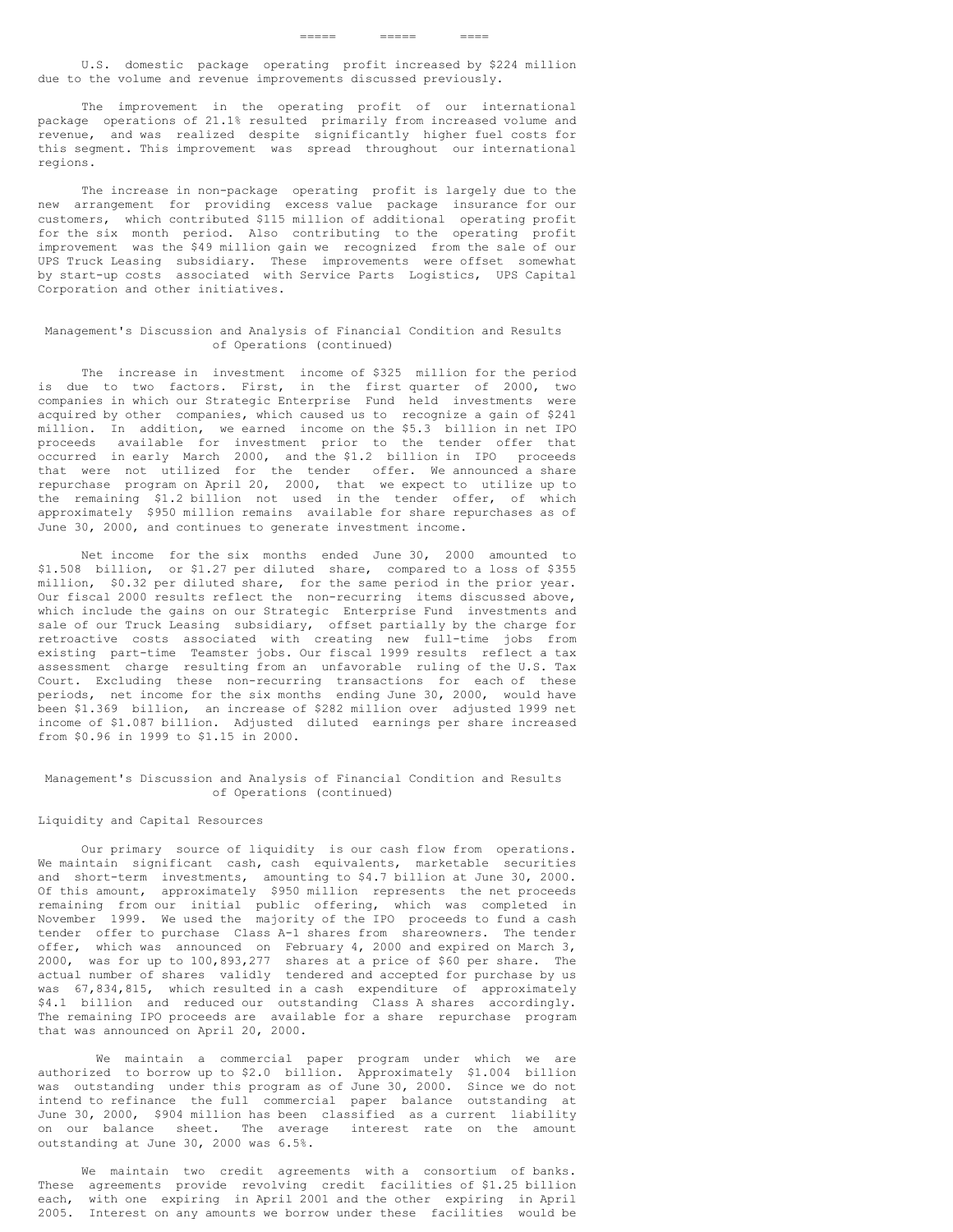charged at 90-day LIBOR plus 15 basis points. There were no borrowings under either of these agreements as of June 30, 2000.

We also maintain a European medium-term note program with a borrowing capacity of \$1.0 billion. Under this program, we may issue notes from time to time denominated in a variety of currencies. At June 30, 2000, \$500 million was available under this program. Of the amount outstanding at June 30, 2000, \$200 million bears interest at a stated interest rate of 6.625% and \$300 million bears interest at a stated interest rate of  $6.25$ %. The \$300 million notes were repaid on July 7, 2000.

In January 1999, we filed a shelf registration statement with the SEC under which we may issue debt securities in the U.S. marketplace of up to \$2.0 billion. The debt may be denominated in a variety of currencies. There was approximately \$105 million issued under this shelf registration statement at June 30, 2000.

#### Management's Discussion and Analysis of Financial Condition and Results of Operations (continued)

On November 22, 1999, the U.S. Occupational Safety and Health Administration proposed regulations to mandate an ergonomics standard that would require American industry to make significant changes in the workplace in order to reduce the incidence of musculoskeletal complaints such as low back pain. The exact changes in the workplace that might be required to comply with these standards are not specified in the proposal. If OSHA enforced these regulations by seeking the same ergonomic measures it has advocated in the past under its general authority to remedy "recognized hazards," however, it might demand extensive changes in the physical layout of our distribution centers as well as the hiring of significant numbers of additional full-time and part-time employees. Our competitors, as well as the remainder of American industry, also would incur proportionately comparable costs.

We, our competitors and other affected parties have filed comments with OSHA challenging the medical support and economic and technical feasibility of the proposed regulations. We do not believe that OSHA has complied with the statutory mandate of establishing significant risk of material health impairment or has properly analyzed the costs and benefits of these proposed regulations. We and other affected parties recently filed additional comments in opposition to the proposed regulations and would have the right to appeal any final ergonomics standard to an appropriate federal court of appeals. We anticipate that such a standard would be rejected by the reviewing court. If ergonomic regulations resembling the current proposal were sustained by a reviewing court, we believe that we would prevail in an enforcement proceeding based on substantial defenses including the vagueness of the standards and the technological and economic feasibility of costly abatement measures.

OSHA has taken the position that the cost of compliance with the proposed regulations will be only \$4.2 billion per year over a ten-year period for all of American industry. We believe that these estimates are unrealistic. We have attempted to estimate the costs of compliance if OSHA adopts the proposed regulations and applies them in the same way as it sought to apply its prior unsuccessful attempts to impose ergonomic measures under its general authority. Based on this experience and assuming that, contrary to our expectations, OSHA were able to obtain court orders applying to all of our facilities that mandated compliance with these regulations, we estimate that the cost of compliance could be approximately \$20 billion in initial costs, which would be incurred over a period of years, and approximately \$5 billion in incremental annual costs. Such expenditures, if required to be incurred, would materially and adversely affect our results of operations, liquidity and financial condition.

# Market Risk

We are exposed to a number of market risks in the ordinary course of business. These risks, which include interest rate risk, foreign currency exchange risk and commodity price risk, arise in the normal course of business rather than from trading. We have examined our exposures to these risks and concluded that none of our exposures in these areas is material to fair values, cash flows or earnings. We have engaged in several strategies to manage these market risks.

#### Management's Discussion and Analysis of Financial Condition and Results of Operations (continued)

Our indebtedness under our various financing arrangements creates interest rate risk. In connection with each debt issuance and as a result of continual monitoring of interest rates, we may enter into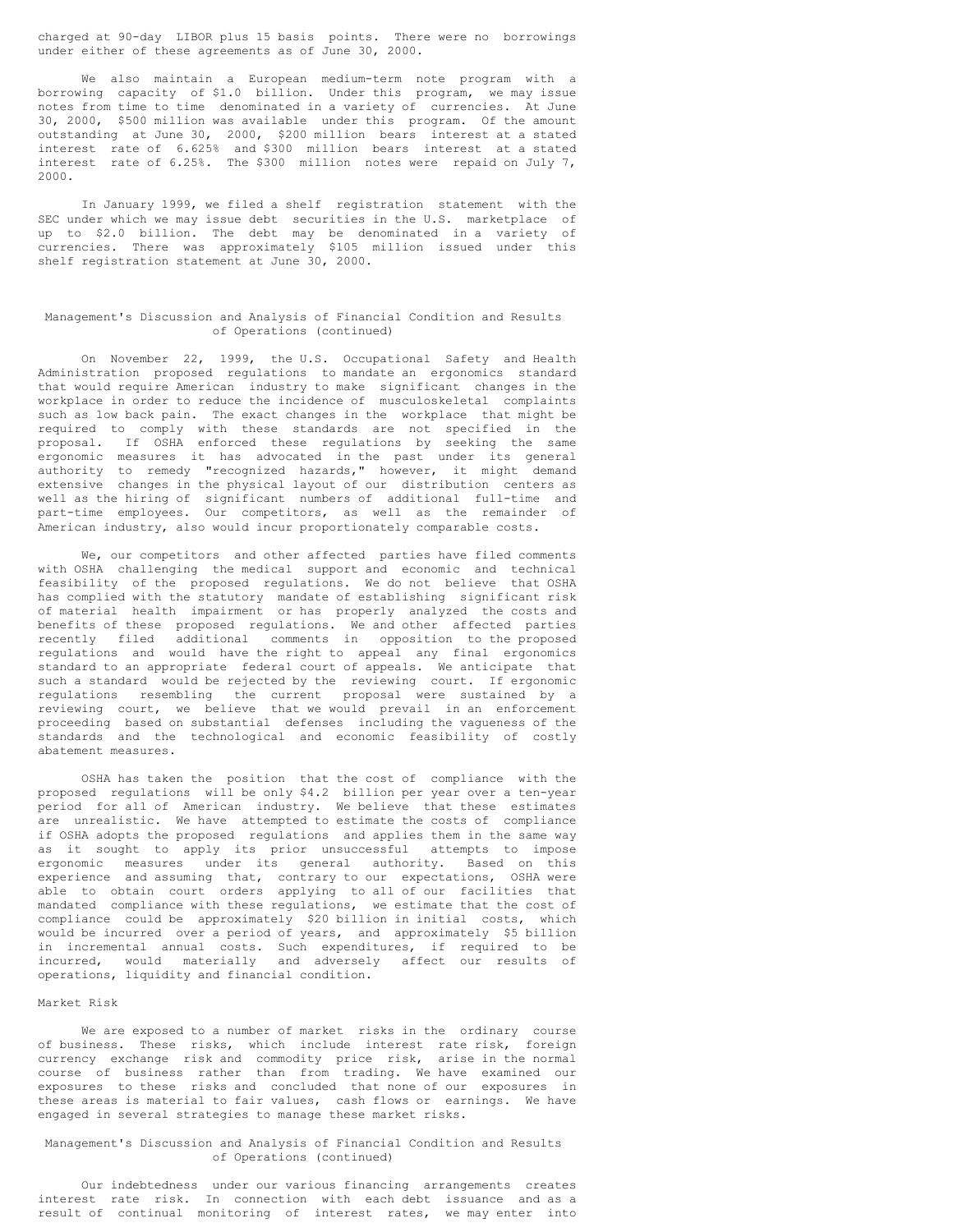interest rate swap agreements for purposes of managing our borrowing costs.

For all foreign currency-denominated borrowing and certain lease transactions, we simultaneously entered into currency exchange agreements to lock in the price of the currency needed to pay the obligations and to hedge the foreign currency exchange risk associated with such transactions. We are exposed to other foreign currency exchange risks in the ordinary course of our business operations due to the fact that we provide our services in more than 200 countries and territories and collection of revenues and payment of certain expenses may give rise to currency exposure.

We require significant quantities of gasoline, diesel fuel and jet fuel for our aircraft and delivery vehicles. We therefore are exposed to commodity price risk associated with variations in the market price for energy products. We manage this risk with a hedging strategy designed to minimize the impact of sudden, catastrophic increases in the prices of energy products, while allowing us to benefit if fuel prices decline. Our hedging program is designed to moderate the impact of fluctuating crude oil prices and maintain our competitive position relative to our industry peers.

#### Future Accounting Changes

In June 1998, the FASB issued Statement No. 133, "Accounting for Derivative Instruments and Hedging Activities" ("FAS 133"), as amended by Statement No. 137 and No. 138, which provides a comprehensive and consistent standard for the recognition and measurement of derivatives and hedging activities. Upon adoption, all derivative instruments will be recognized on the balance sheet at fair value, and changes in the fair values of such instruments must be recognized currently in earnings unless specific hedge accounting criteria are met. FAS 133 will be effective for the Company on January 1, 2001. We are currently evaluating this Statement and expect to provide an estimate of the probable effects of adoption on the financial statements when we file our third quarter 10-Q.

In December 1999, the SEC issued Staff Accounting Bulletin No. 101 "Revenue Recognition in Financial Statements" ("SAB 101"). SAB 101 provides guidance on applying generally accepted accounting principles to revenue recognition issues in financial statements. We will adopt SAB 101 as required in the fourth quarter of 2000. We are currently evaluating the effect that such adoption might have on our financial position and results of operations.

#### Management's Discussion and Analysis of Financial Condition and Results of Operations (continued)

In March 2000, the FASB issued Interpretation No. 44 "Accounting of Certain Transactions involving Stock Compensation - an Interpretation of APB No. 25" ("FIN 44"). FIN 44 clarifies the application of APB No. 25 for (a) the definition of employee for purposes of applying APB No. 25, (b) the criteria for determining whether a plan qualifies as a noncompensatory plan, (c) the accounting consequence of various modifications to the terms of a previously fixed stock option or award, and (d) the accounting for an exchange of stock compensation awards in a business combination. The application of FIN 44 did not have a material effect on our financial position or results of operations.

"Management's Discussion and Analysis of Financial Condition and Results of Operations," "Liquidity and Capital Resources" and other parts of this report contain "forward-looking" statements about matters that are inherently difficult to predict. These statements include statements regarding our intent, belief and current expectations. We have described some of the important factors that affect these statements as we discussed each subject. Forward-looking statements involve risks and uncertainties that may affect future developments. These risks include, for example, our continued ability to successfully compete, especially with foreign competition, the reliability and availability of rail transportation, the growth rate of e-commerce in relation to our expectations, adverse weather conditions and changing fuel prices. Additional information concerning these risks and uncertainties, and other factors you may wish to consider, are provided in the "Risk Factors" section of our prospectus dated November 9, 1999, as filed with the Securities and Exchange Commission.

Item 3. Quantitative and Qualitative Disclosures About Market Risk

See Item 2.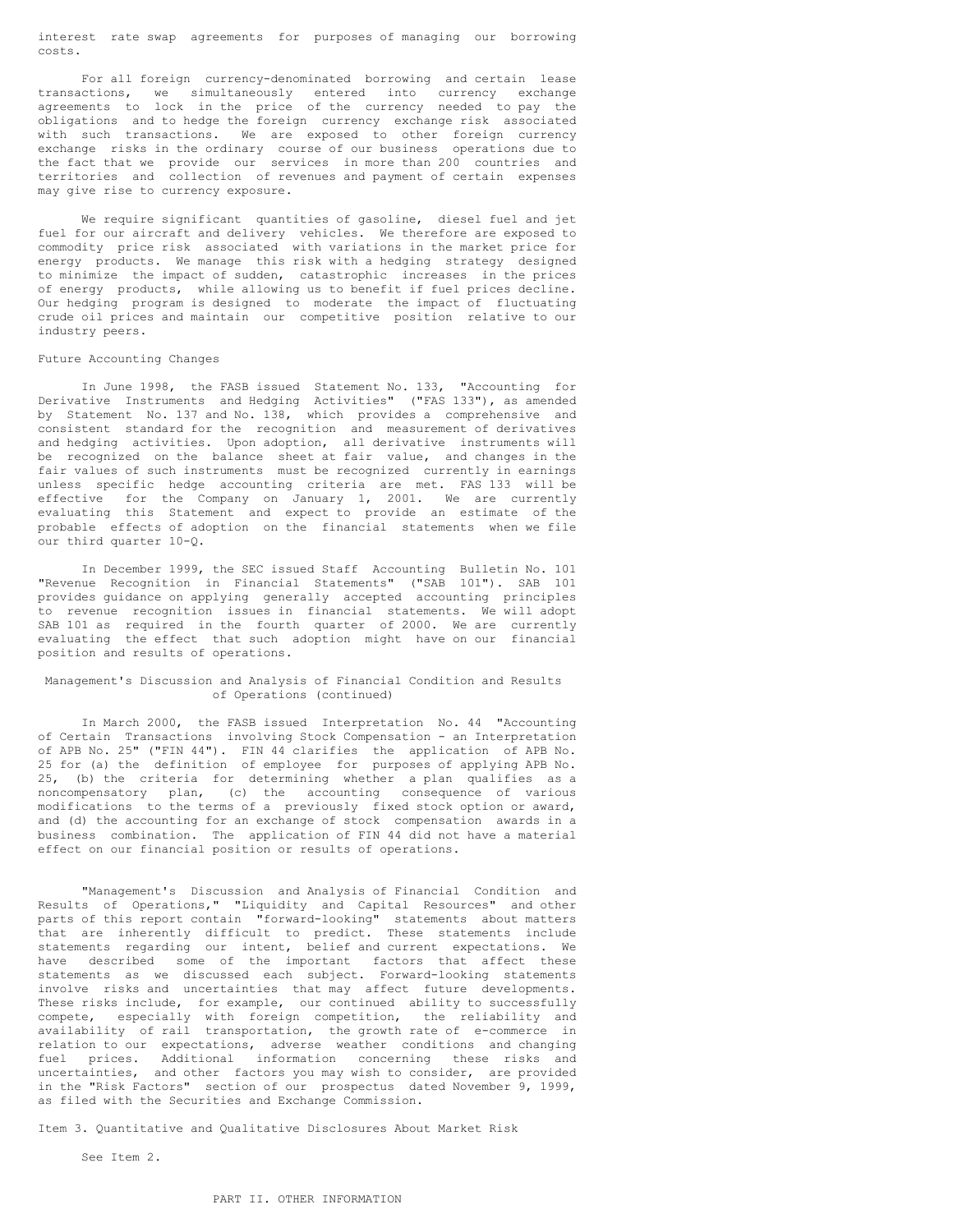#### Item 1. Legal Proceedings

We have been named as a defendant in 18 lawsuits that seek to hold us (and in three cases, other defendants) liable for the collection of premiums for excess value package insurance in connection with package shipments since 1984. These cases generally claim that we acted as an insurer in violation of our shipping contract and without complying with state insurance laws and regulations, and that the price for excess value package insurance was excessive. Twelve of these cases have been consolidated for pre-trial purposes in a multi-district litigation proceeding before the United States District Court for the Southern District of New York. We are in the process of removing the remaining cases to federal court and having them consolidated into the multi-district litigation proceeding. These cases are in their initial stages, no discovery has commenced, and no class has been certified. These actions all developed after the August 9, 1999 Tax Court opinion was rendered. We believe the allegations have no merit and intend to defend them vigorously. The ultimate resolution of these matters cannot presently be determined.

Item 4. - Submission of Matters to a Vote of Security Holders

Our annual meeting of shareowners was held on May 12, 2000.

Proxies for the meeting were solicited pursuant to Regulation 14A under the Securities Exchange Act of 1934. There was no solicitation in opposition to management's nominees as listed in Item No. 1 in the proxy statement, and all of such nominees were elected.

1. The results of the voting by the shareowners for directors are presented below.

| Director              |          |                 | Percent of   |
|-----------------------|----------|-----------------|--------------|
|                       |          | Number of Votes | Total Voting |
| William H. Brown, III | For      | 5,878,869,066   | 97.45%       |
|                       | Withheld | 153,602,139     | 2.55%        |
| Robert J. Clanin      | For      | 5,858,934,372   | 97.12%       |
|                       | Withheld | 173,536,833     | 2.88%        |
| Michael L. Eskew      | For      | 5,896,225,304   | 97.74%       |
|                       | Withheld | 136, 245, 901   | 2.26%        |
| James P. Kelly        | For      | 5,892,337,837   | 97.68%       |
|                       | Withheld | 140, 133, 368   | 2.32%        |
| Ann M. Livermore      | For      | 5,890,896,960   | 97.65%       |
|                       | Withheld | 141,574,245     | 2.35%        |
| Gary E. MacDougal     | For      | 5,865,319,075   | 97.23%       |
|                       | Withheld | 167, 152, 130   | 2.77%        |
| Joseph R. Moderow     | For      | 5,901,410,664   | 97.83%       |
|                       | Withheld | 131,060,541     | 2.17%        |
| Kent C. Nelson        | For      | 5,819,877,137   | 96.48%       |
|                       | Withheld | 212,594,068     | 3.52%        |
| Victor A. Pelson      | For      | 5,890,384,625   | 97.64%       |
|                       | Withheld | 142,086,580     | 2.36%        |
| Charles L. Schaffer   | For      | 5,907,749,169   | 97.93%       |
|                       | Withheld | 124,722,036     | 2.07%        |
| Lea N. Soupata        | For      | 5,780,646,143   | 95.83%       |
|                       | Withheld | 251,825,062     | 4.17%        |
| Robert M. Teeter      | For      | 5,889,265,124   | 97.63%       |
|                       | Withheld | 143,206,081     | 2.37%        |
| Thomas H. Weidemeyer  | For      | 5,888,827,690   | 97.62%       |
|                       | Withheld | 143,643,515     | 2.38%        |

2. The proposal and the results of the voting by the shareowners for ratification of our appointment of independent auditors are presented below.

|                                          | Number of Votes | Percent of<br>Total<br>Voting |        |
|------------------------------------------|-----------------|-------------------------------|--------|
| To ratify the appointment of Deloitte &  |                 |                               |        |
| Touche LLP, independent auditors, as     | For             | 5, 933, 809, 338              | 98.37% |
| auditors of UPS and its subsidiaries for | Against         | 70,194,436                    | 1.16%  |
| the year ending December 31, 2000        | Abstain         | 28, 467, 431                  | 0.47%  |

3. The proposal and the results of the voting by the shareowners for the amendment of our restated certificate of incorporation are presented below.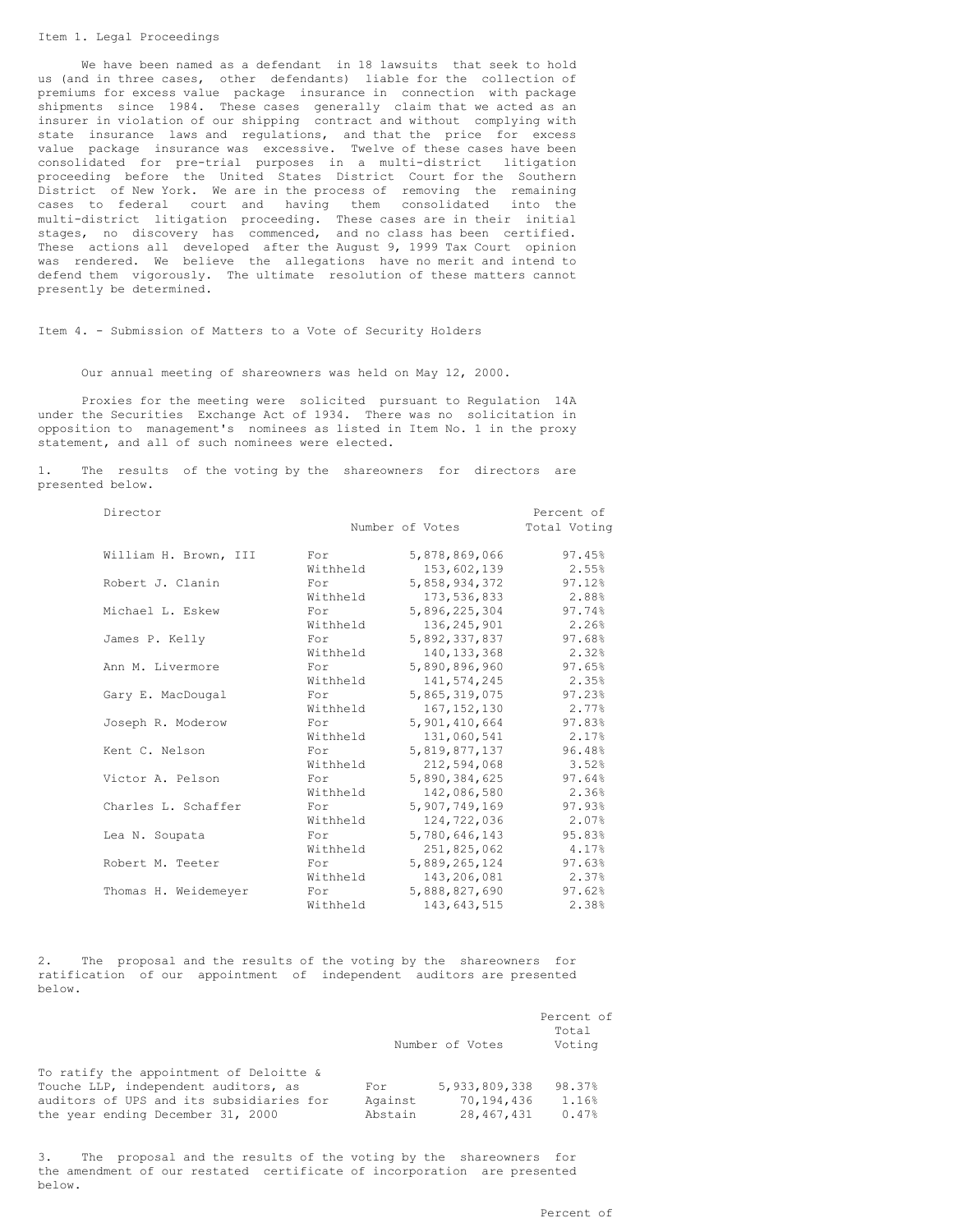|                                          | Number of Votes |                  | Total<br>Voting |
|------------------------------------------|-----------------|------------------|-----------------|
| To confirm the amendment of the restated |                 |                  |                 |
| certificate of incorporation of UPS to   | For             | 5, 912, 191, 486 | 98.01%          |
| modify the definition of "permitted      | Against         | 32,743,781       | 0.54%           |
| transferee" as it applies to lending     | Abstain         | 87,535,938       | 1.45%           |
| institutions.                            |                 |                  |                 |

Item 6. - Exhibits and Reports on Form 8-K

a) Exhibits:

- (3) Certificate of Amendment of Restated Certificate of Incorporation
- (27) Financial Data Schedule (for SEC filing purposes only)
- b) Reports on Form 8-K: no reports on Form 8-K were filed during the quarter.

# EXHIBIT INDEX

(3) Certificate of Amendment of Restated Certificate of Incorporation

# SIGNATURES

Pursuant to the requirements of the Securities Exchange Act of 1934, the registrant has duly caused this report to be signed on its behalf by the undersigned thereunto duly authorized.

> UNITED PARCEL SERVICE, INC. --------------------------- (Registrant)

Date: August 14, 2000 By: /S/ Robert J. Clanin

---------------------- Robert J. Clanin

Senior Vice President, Treasurer and Chief Financial Officer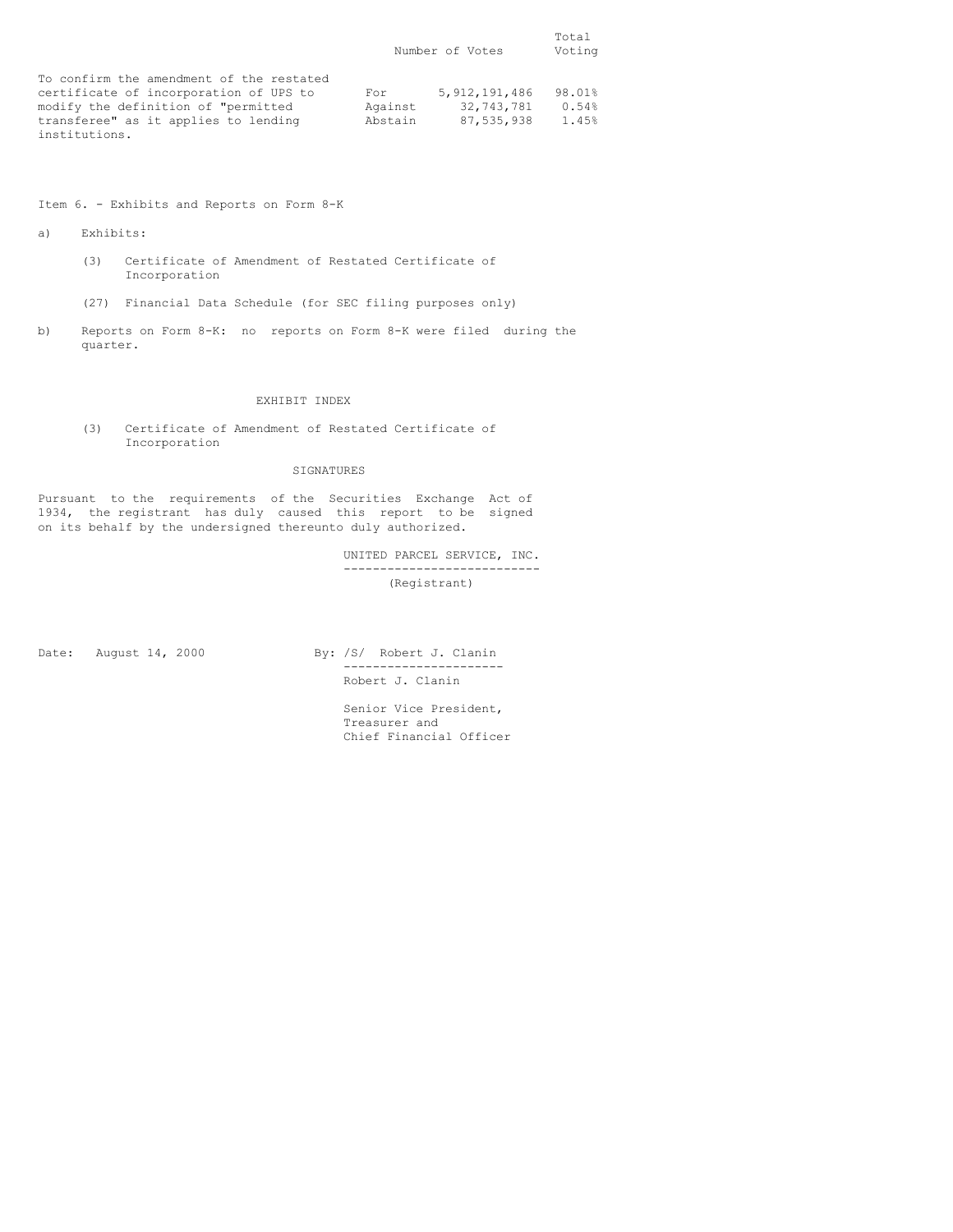#### CERTIFICATE OF AMENDMENT

OF

## RESTATED CERTIFICATE OF INCORPORATION

\* \* \* \* \*

United Parcel Service, Inc., a corporation organized and existing under and by virtue of the Delaware General Corporation Law (the "Company"), DOES HEREBY CERTIFY:

FIRST: That at a meeting of the Board of Directors of the Company, resolutions were adopted setting forth a proposed amendment to the Restated Certificate of Incorporation of the Company, declaring the amendment to be advisable and directing that the amendment be considered by the Company's shareowners at the Company's next annual meeting of shareowners. The resolutions setting forth the proposed amendment are as follows:

WHEREAS, it is in the best interests of the Company and its shareowners for the Company to amend its Certificate of Incorporation to clarify the definition of "permitted transferee" as it applies to lending institutions as provided in the Restated Certificate of Incorporation of United Parcel Service, Inc. (the "Amendment") as reviewed by the Directors of the Company;

NOW, THEREFORE, BE IT RESOLVED, that, subject to approval by the shareowners of the Company, subparagraph (c)(16)(i)(H) of Article Fourth of the Company's Certificate of Incorporation shall be deleted in its entirety and replaced with the following:

"a lending institution in connection with a pledge of shares by a person who either (1) was a holder on the Public Offering Date of the shares being pledged or (2) was an employee of the Company or one of its subsidiaries on the date of the pledge of such shares; and such shares are pledged as bona fide collateral for a loan to such person provided such lending institution agrees in writing to immediately offer to sell such shares to the Corporation in the event such lending institution forecloses on such shares;"

BE IT FURTHER RESOLVED, that the Amendment be submitted to the shareowners of the Company for their approval at the next annual meeting of shareowners;

BE IT FURTHER RESOLVED, that, subject to approval by the shareowners, the Chief Executive Officer or the Secretary of the Company or either of them, be and such officers hereby are, authorized, empowered and directed to make and execute a Certificate of Amendment to the Company's Certificate of Incorporation, which shall be in substantially the same form as the Amendment, but with such changes or additions thereto as such officer shall deem to be in the best interests of the Company, the execution of the same containing any such changes or additions being deemed to evidence conclusively the decision that such changes or additions are approved and in the best interests of the Company.

SECOND: That thereafter, at the annual meeting of shareowners of the Company duly called and held on May 12, 2000, upon notice in accordance with Section 222 of the Delaware General Corporation Law, the necessary number of shares as required by statute were voted in favor of the amendment.

THIRD: That the foregoing amendment was duly adopted in accordance with the provisions of Section 242 of the Delaware General Corporation Law.

IN WITNESS WHEREOF, United Parcel Service, Inc. has caused this certificate to be signed by Joseph R. Moderow, its Secretary, this 15th day of May, 2000.

UNITED PARCEL SERVICE, INC.

\_\_\_\_\_\_\_\_\_\_\_\_\_\_\_\_\_\_\_\_\_\_\_\_\_\_\_\_\_\_\_\_\_\_\_\_\_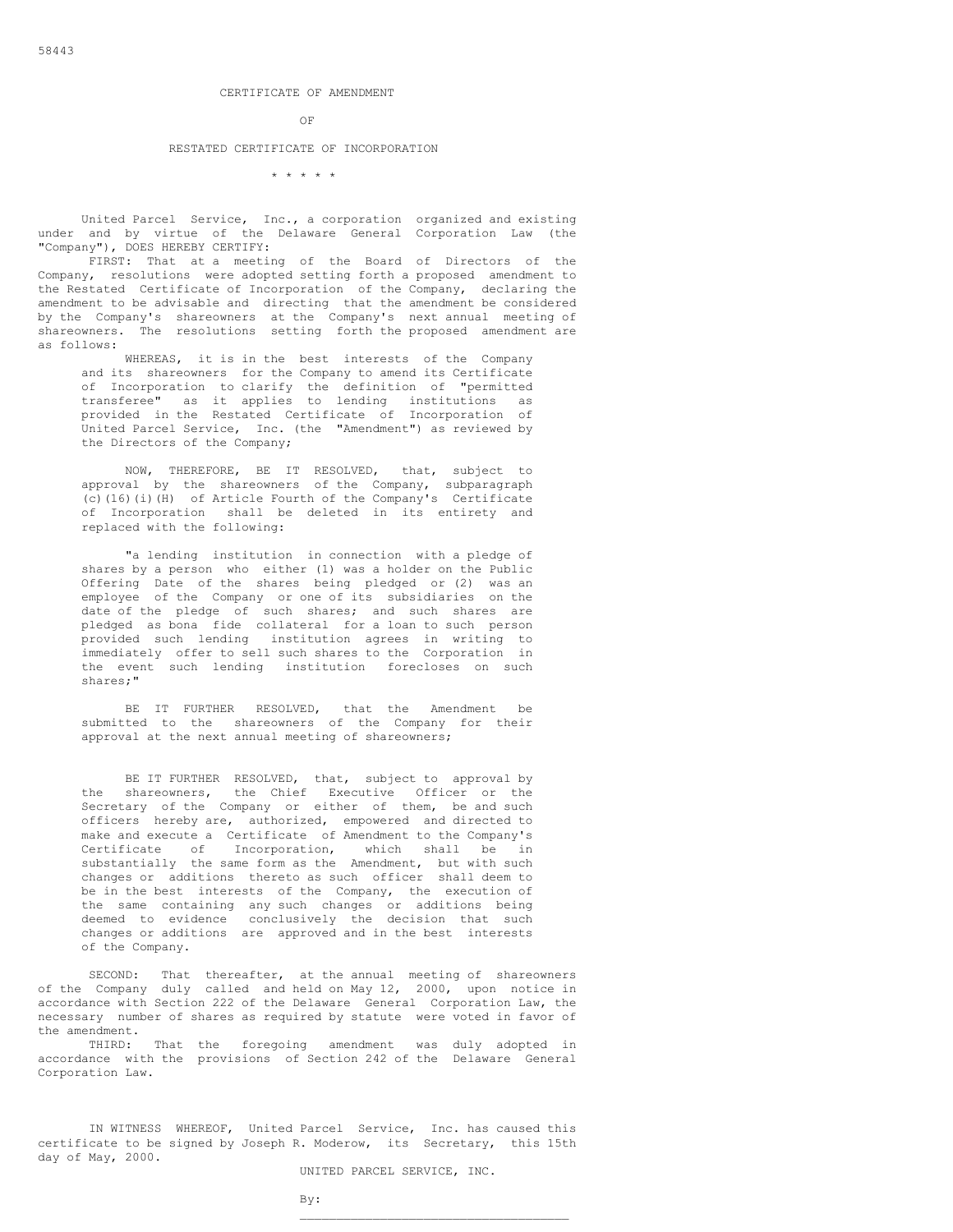JOSEPH R. MODEROW, Secretary